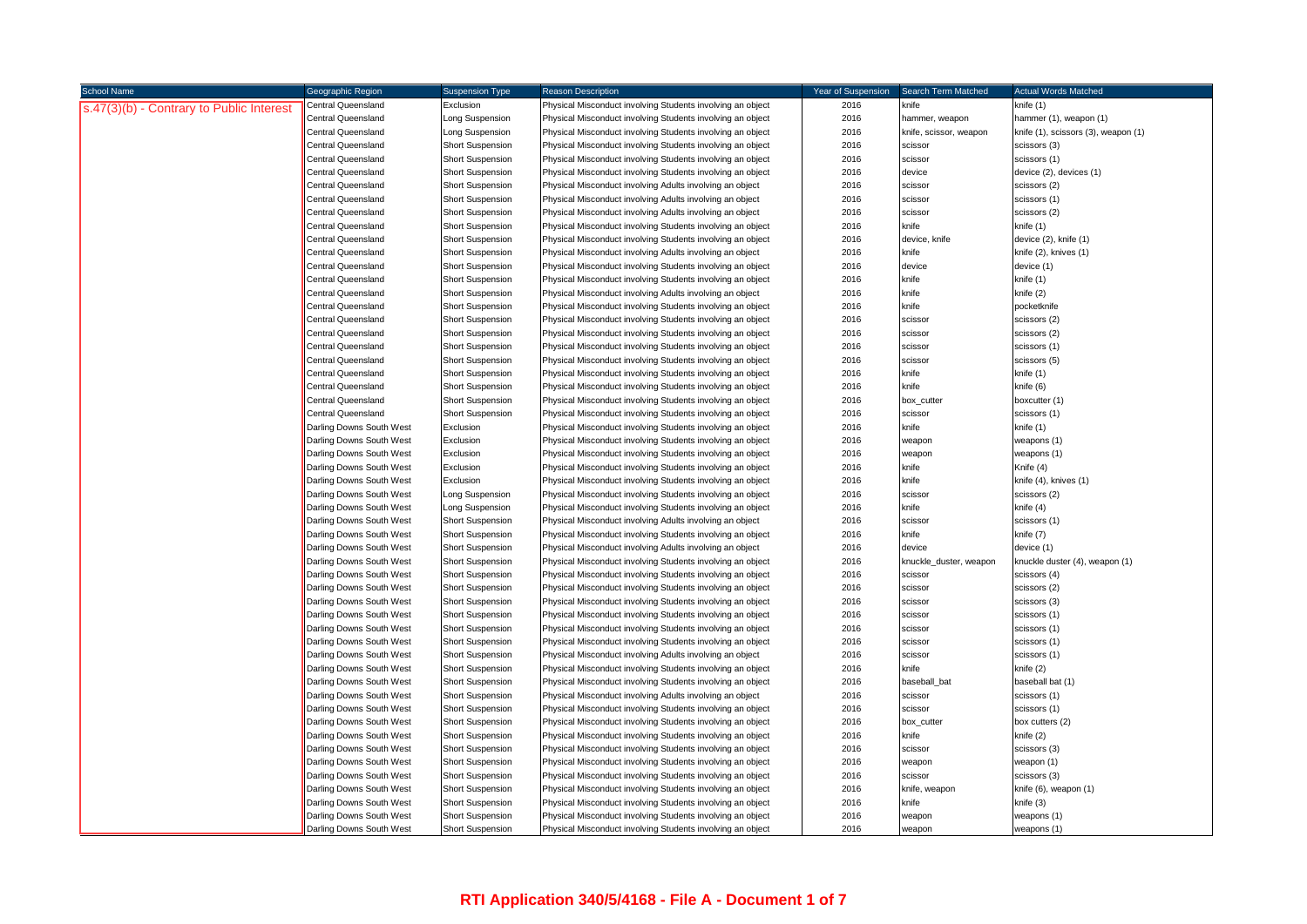| <b>School Name</b>                       | Geographic Region        | <b>Suspension Type</b>  | Reason Description                                         | Year of Suspension | Search Term Matched | <b>Actual Words Matched</b> |
|------------------------------------------|--------------------------|-------------------------|------------------------------------------------------------|--------------------|---------------------|-----------------------------|
| s.47(3)(b) - Contrary to Public Interest | Darling Downs South West | <b>Short Suspension</b> | Physical Misconduct involving Students involving an object | 2016               | knife               | knife (5)                   |
|                                          | Darling Downs South West | Short Suspension        | Physical Misconduct involving Students involving an object | 2016               | scissor             | scissors (1)                |
|                                          | Darling Downs South West | <b>Short Suspension</b> | Physical Misconduct involving Students involving an object | 2016               | weapon              | weapons (3)                 |
|                                          | Darling Downs South West | <b>Short Suspension</b> | Physical Misconduct involving Students involving an object | 2016               | scissor             | scissors (2)                |
|                                          | Darling Downs South West | Short Suspension        | Physical Misconduct involving Students involving an object | 2016               | knife               | knife (1)                   |
|                                          | Darling Downs South West | <b>Short Suspension</b> | Physical Misconduct involving Students involving an object | 2016               | scissor             | scissors (1)                |
|                                          | Darling Downs South West | <b>Short Suspension</b> | Physical Misconduct involving Adults involving an object   | 2016               | scissor             | scissors (5)                |
|                                          | Far North Queensland     | Exclusion               | Physical Misconduct involving Adults involving an object   | 2016               | gun                 | gun (5)                     |
|                                          | Far North Queensland     | Exclusion               | Physical Misconduct involving Students involving an object | 2016               | scissor             | scissors (1)                |
|                                          | Far North Queensland     | Exclusion               | Physical Misconduct involving Students involving an object | 2016               | knife               | knife (3)                   |
|                                          | Far North Queensland     | Long Suspension         | Physical Misconduct involving Students involving an object | 2016               | knife               | knife (2)                   |
|                                          | Far North Queensland     | ong Suspension          | Physical Misconduct involving Adults involving an object   | 2016               | knife               | knife (2)                   |
|                                          | Far North Queensland     | Long Suspension         | Physical Misconduct involving Students involving an object | 2016               | scissor             | scissors (1)                |
|                                          | Far North Queensland     | <b>Short Suspension</b> | Physical Misconduct involving Students involving an object | 2016               | scissor             | scissors (5)                |
|                                          | Far North Queensland     | <b>Short Suspension</b> | Physical Misconduct involving Adults involving an object   | 2016               | gun                 | gun (5)                     |
|                                          | Far North Queensland     | <b>Short Suspension</b> | Physical Misconduct involving Students involving an object | 2016               | scissor             | scissors (1)                |
|                                          | Far North Queensland     | <b>Short Suspension</b> | Physical Misconduct involving Students involving an object | 2016               | knife               | knife (1)                   |
|                                          | Far North Queensland     | <b>Short Suspension</b> | Physical Misconduct involving Students involving an object | 2016               | knife               | knife (3)                   |
|                                          | Far North Queensland     | <b>Short Suspension</b> | Physical Misconduct involving Students involving an object | 2016               | scissor             | scissors (4)                |
|                                          | Far North Queensland     | Short Suspension        | Physical Misconduct involving Students involving an object | 2016               | weapon              | weapon (1)                  |
|                                          | Far North Queensland     | <b>Short Suspension</b> | Physical Misconduct involving Adults involving an object   | 2016               | knife               | knife (7)                   |
|                                          | Far North Queensland     | <b>Short Suspension</b> | Physical Misconduct involving Students involving an object | 2016               | knife               | knife (1)                   |
|                                          | Far North Queensland     | Short Suspension        | Physical Misconduct involving Adults involving an object   | 2016               | weapon              | weapon (1)                  |
|                                          | Far North Queensland     | <b>Short Suspension</b> | Physical Misconduct involving Adults involving an object   | 2016               | scissor             | scissors (1)                |
|                                          | Far North Queensland     | <b>Short Suspension</b> | Physical Misconduct involving Students involving an object | 2016               | scissor             | scissors (2)                |
|                                          | Far North Queensland     | <b>Short Suspension</b> | Physical Misconduct involving Students involving an object | 2016               | scissor             | scissor (1)                 |
|                                          | Far North Queensland     | <b>Short Suspension</b> | Physical Misconduct involving Adults involving an object   | 2016               | baseball bat        | baseball bat (1)            |
|                                          | Far North Queensland     | <b>Short Suspension</b> | Physical Misconduct involving Students involving an object | 2016               | knife               | knife (1)                   |
|                                          | Far North Queensland     | <b>Short Suspension</b> | Physical Misconduct involving Adults involving an object   | 2016               | scissor             | scissors (1)                |
|                                          | Far North Queensland     | <b>Short Suspension</b> | Physical Misconduct involving Adults involving an object   | 2016               | knife               | knife (4)                   |
|                                          | Far North Queensland     | <b>Short Suspension</b> | Physical Misconduct involving Adults involving an object   | 2016               | scissor             | scissors (3)                |
|                                          | Far North Queensland     | <b>Short Suspension</b> | Physical Misconduct involving Students involving an object | 2016               | knife               | knife (1)                   |
|                                          | Far North Queensland     | <b>Short Suspension</b> | Physical Misconduct involving Students involving an object | 2016               | scissor             | scissors (2)                |
|                                          | Far North Queensland     | <b>Short Suspension</b> | Physical Misconduct involving Students involving an object | 2016               | knife               | knife (5)                   |
|                                          | Far North Queensland     | <b>Short Suspension</b> | Physical Misconduct involving Adults involving an object   | 2016               | scissor             | scissors (2)                |
|                                          | Far North Queensland     | <b>Short Suspension</b> | Physical Misconduct involving Adults involving an object   | 2016               | knife               | knife (4)                   |
|                                          | Far North Queensland     | <b>Short Suspension</b> | Physical Misconduct involving Adults involving an object   | 2016               | weapon              | weapon (4)                  |
|                                          | Far North Queensland     | <b>Short Suspension</b> | Physical Misconduct involving Adults involving an object   | 2016               | weapon              | weapon (4)                  |
|                                          | Metropolitan             | Exclusion               | Physical Misconduct involving Students involving an object | 2016               | knife               | knife (3)                   |
|                                          | Metropolitan             | Exclusion               | Physical Misconduct involving Students involving an object | 2016               | scissor             | scissors (8)                |
|                                          | Metropolitan             | Exclusion               | Physical Misconduct involving Adults involving an object   | 2016               | scissor             | scissors (1)                |
|                                          | Metropolitan             | Exclusion               | Physical Misconduct involving Students involving an object | 2016               | qun                 | gun (7)                     |
|                                          | Metropolitan             | Exclusion               | Physical Misconduct involving Students involving an object | 2016               | knife               | knife (5)                   |
|                                          | Metropolitan             | Exclusion               | Physical Misconduct involving Students involving an object | 2016               | weapon              | weapon (1)                  |
|                                          | Metropolitan             | Exclusion               | Physical Misconduct involving Students involving an object | 2016               | knife               | knife (3)                   |
|                                          | Metropolitan             | Exclusion               | Physical Misconduct involving Students involving an object | 2016               | weapon              | weapon (1)                  |
|                                          | Metropolitan             | Long Suspension         | Physical Misconduct involving Students involving an object | 2016               | knife               | knife (7), knives (1)       |
|                                          | Metropolitan             | Long Suspension         | Physical Misconduct involving Students involving an object | 2016               | knife               | knife (17)                  |
|                                          | Metropolitan             | Long Suspension         | Physical Misconduct involving Students involving an object | 2016               | scissor             | scissors (1)                |
|                                          | Metropolitan             | Long Suspension         | Physical Misconduct involving Students involving an object | 2016               | knife               | knife (3)                   |
|                                          | Metropolitan             | ong Suspension.         | Physical Misconduct involving Adults involving an object   | 2016               | scissor             | scissors (1)                |
|                                          | Metropolitan             | Long Suspension         | Physical Misconduct involving Students involving an object | 2016               | scissor             | scissors (4)                |
|                                          | Metropolitan             | Long Suspension         | Physical Misconduct involving Students involving an object | 2016               | knife               | knife (4)                   |
|                                          | Metropolitan             | <b>Short Suspension</b> | Physical Misconduct involving Students involving an object | 2016               | knife               | knives (2)                  |
|                                          | Metropolitan             | <b>Short Suspension</b> | Physical Misconduct involving Students involving an object | 2016               | knife               | knives (2)                  |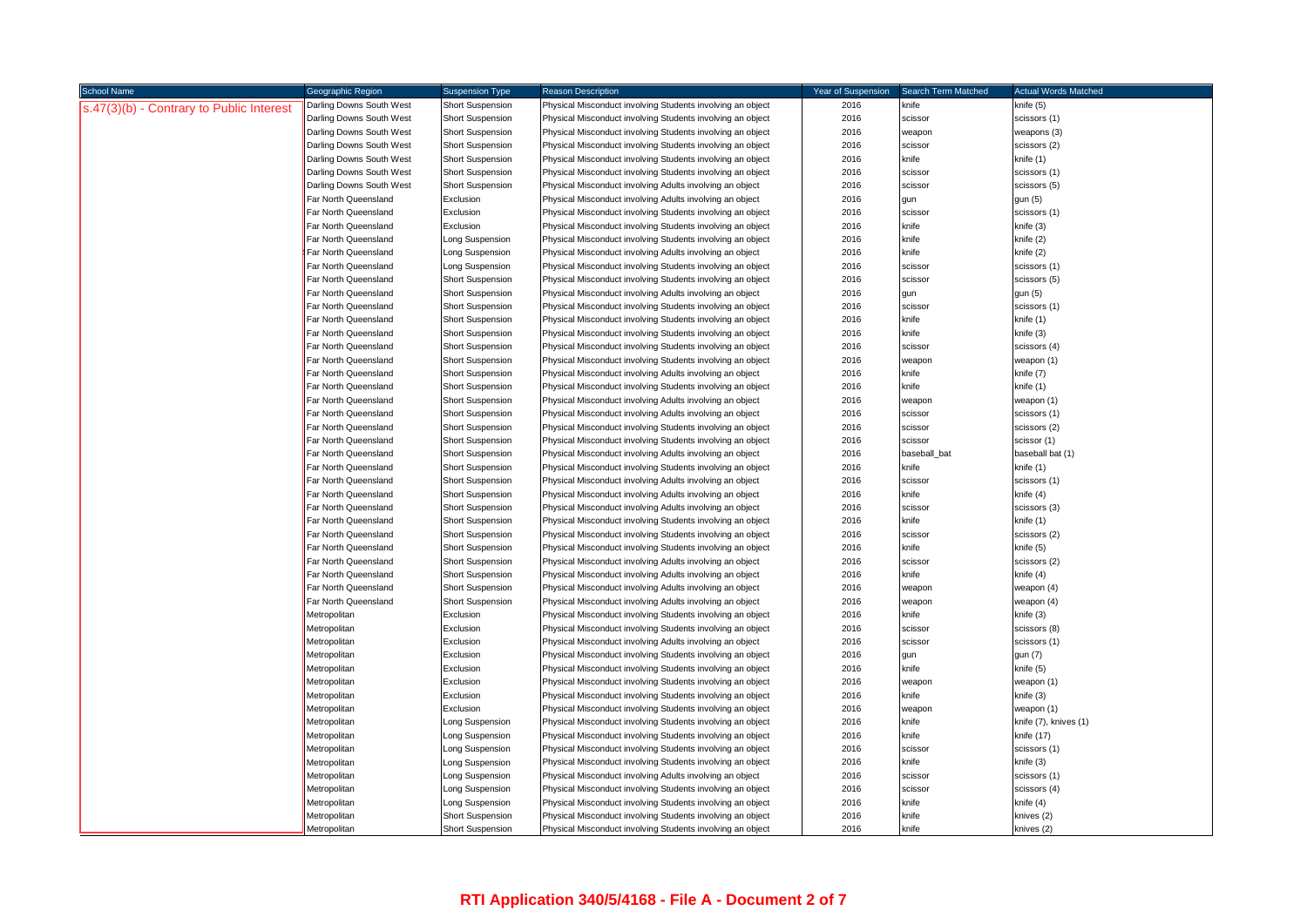| School Name                              | Geographic Region | <b>Suspension Type</b>  | <b>Reason Description</b>                                  | Year of Suspension | Search Term Matched    | <b>Actual Words Matched</b>          |
|------------------------------------------|-------------------|-------------------------|------------------------------------------------------------|--------------------|------------------------|--------------------------------------|
| s.47(3)(b) - Contrary to Public Interest | Metropolitan      | <b>Short Suspension</b> | Physical Misconduct involving Students involving an object | 2016               | scissor                | scissors (1)                         |
|                                          | Metropolitan      | <b>Short Suspension</b> | Physical Misconduct involving Students involving an object | 2016               | hammer                 | hammer (1)                           |
|                                          | Metropolitan      | Short Suspension        | Physical Misconduct involving Students involving an object | 2016               | scissor                | scissors (4)                         |
|                                          | Metropolitan      | <b>Short Suspension</b> | Physical Misconduct involving Students involving an object | 2016               | scissor                | scissors (1)                         |
|                                          | Metropolitan      | Short Suspension        | Physical Misconduct involving Students involving an object | 2016               | knife                  | knife (3)                            |
|                                          | Metropolitan      | Short Suspension        | Physical Misconduct involving Students involving an object | 2016               | scissor                | scissors (1)                         |
|                                          | Metropolitan      | <b>Short Suspension</b> | Physical Misconduct involving Students involving an object | 2016               | scissor                | scissors (2)                         |
|                                          | Metropolitan      | <b>Short Suspension</b> | Physical Misconduct involving Students involving an object | 2016               | weapon                 | weapon (1)                           |
|                                          | Metropolitan      | Short Suspension        | Physical Misconduct involving Students involving an object | 2016               | gun                    | gun (3)                              |
|                                          | Metropolitan      | <b>Short Suspension</b> | Physical Misconduct involving Students involving an object | 2016               | knife                  | knives (1)                           |
|                                          | Metropolitan      | Short Suspension        | Physical Misconduct involving Students involving an object | 2016               | scissor                | scissors (1)                         |
|                                          | Metropolitan      | Short Suspension        | Physical Misconduct involving Adults involving an object   | 2016               | gun                    | gun (1)                              |
|                                          | Metropolitan      | <b>Short Suspension</b> | Physical Misconduct involving Students involving an object | 2016               | baton                  | baton (1)                            |
|                                          | Metropolitan      | Short Suspension        | Physical Misconduct involving Adults involving an object   | 2016               | scissor                | scissors (3)                         |
|                                          | Metropolitan      | Short Suspension        | Physical Misconduct involving Students involving an object | 2016               | knife                  | knife (2)                            |
|                                          | Metropolitan      | <b>Short Suspension</b> | Physical Misconduct involving Students involving an object | 2016               | knife                  | knife (3)                            |
|                                          | Metropolitan      | <b>Short Suspension</b> | Physical Misconduct involving Students involving an object | 2016               | scissor                | scissors (1)                         |
|                                          | Metropolitan      | <b>Short Suspension</b> | Physical Misconduct involving Students involving an object | 2016               | scissor                | scissors (1)                         |
|                                          | Metropolitan      | <b>Short Suspension</b> | Physical Misconduct involving Students involving an object | 2016               | knife                  | knife (3)                            |
|                                          | Metropolitan      | Short Suspension        | Physical Misconduct involving Students involving an object | 2016               | knife                  | knife (4)                            |
|                                          | Metropolitan      | <b>Short Suspension</b> | Physical Misconduct involving Adults involving an object   | 2016               | scissor, sword, weapon | scissors (4), sword (1), weapons (1) |
|                                          | Metropolitan      | <b>Short Suspension</b> | Physical Misconduct involving Students involving an object | 2016               | knife                  | knife (2)                            |
|                                          | Metropolitan      | Short Suspension        | Physical Misconduct involving Students involving an object | 2016               | scissor                | scissors (1)                         |
|                                          | Metropolitan      | <b>Short Suspension</b> | Physical Misconduct involving Students involving an object | 2016               | scissor                | scissors (1)                         |
|                                          | Metropolitan      | <b>Short Suspension</b> | Physical Misconduct involving Students involving an object | 2016               | scissor                | scissors (2)                         |
|                                          | Metropolitan      | Short Suspension        | Physical Misconduct involving Students involving an object | 2016               | scissor                | scissors (3)                         |
|                                          | Metropolitan      | <b>Short Suspension</b> | Physical Misconduct involving Students involving an object | 2016               | scissor                | scissors (5)                         |
|                                          | Metropolitan      | <b>Short Suspension</b> | Physical Misconduct involving Adults involving an object   | 2016               | scissor                | scissors (3)                         |
|                                          | Metropolitan      | Short Suspension        | Physical Misconduct involving Students involving an object | 2016               | knife                  | knife (6)                            |
|                                          | Metropolitan      | <b>Short Suspension</b> | Physical Misconduct involving Adults involving an object   | 2016               | knife                  | knife (4)                            |
|                                          | Metropolitan      | <b>Short Suspension</b> | Physical Misconduct involving Students involving an object | 2016               | knife                  | knife (6)                            |
|                                          | Metropolitan      | <b>Short Suspension</b> | Physical Misconduct involving Students involving an object | 2016               | device                 | device (2)                           |
|                                          | Metropolitan      | <b>Short Suspension</b> | Physical Misconduct involving Students involving an object | 2016               | baseball bat           | baseball bat (1)                     |
|                                          | Metropolitan      | <b>Short Suspension</b> | Physical Misconduct involving Students involving an object | 2016               | scissor                | scissors (2)                         |
|                                          | Metropolitan      | Short Suspension        | Physical Misconduct involving Students involving an object | 2016               | scissor                | scissors (1)                         |
|                                          | Metropolitan      | <b>Short Suspension</b> | Physical Misconduct involving Students involving an object | 2016               | scissor                | scissors (2)                         |
|                                          | Metropolitan      | <b>Short Suspension</b> | Physical Misconduct involving Adults involving an object   | 2016               | weapon                 | weapon (1)                           |
|                                          | Metropolitan      | Short Suspension        | Physical Misconduct involving Students involving an object | 2016               | scissor                | scissors (2)                         |
|                                          | Metropolitan      | <b>Short Suspension</b> | Physical Misconduct involving Students involving an object | 2016               | scissor                | scissors (1)                         |
|                                          | Metropolitan      | <b>Short Suspension</b> | Physical Misconduct involving Adults involving an object   | 2016               | scissor                | scissors (1)                         |
|                                          | Metropolitan      | Short Suspension        | Physical Misconduct involving Students involving an object | 2016               | scissor                | scissors (1)                         |
|                                          | Metropolitan      | <b>Short Suspension</b> | Physical Misconduct involving Students involving an object | 2016               | scissor                | scissor (1), scissors (1)            |
|                                          | Metropolitan      | <b>Short Suspension</b> | Physical Misconduct involving Students involving an object | 2016               | scissor                | scissors (1)                         |
|                                          | Metropolitan      | Short Suspension        | Physical Misconduct involving Students involving an object | 2016               | baseball_bat           | baseball bat (1)                     |
|                                          | Metropolitan      | <b>Short Suspension</b> | Physical Misconduct involving Adults involving an object   | 2016               | knife                  | knife (3)                            |
|                                          | Metropolitan      | <b>Short Suspension</b> | Physical Misconduct involving Students involving an object | 2016               | bomb, explosive        | bomb (1), explosion (1)              |
|                                          | Metropolitan      | Short Suspension        | Physical Misconduct involving Students involving an object | 2016               | scissor                | scissors (2)                         |
|                                          | Metropolitan      | <b>Short Suspension</b> | Physical Misconduct involving Adults involving an object   | 2016               | gun                    | gun (4)                              |
|                                          | Metropolitan      | <b>Short Suspension</b> | Physical Misconduct involving Students involving an object | 2016               | knife                  | knife (2)                            |
|                                          | Metropolitan      | Short Suspension        | Physical Misconduct involving Students involving an object | 2016               | scissor                | scissors (3)                         |
|                                          | Metropolitan      | <b>Short Suspension</b> | Physical Misconduct involving Students involving an object | 2016               | scissor                | scissors (1)                         |
|                                          | Metropolitan      | <b>Short Suspension</b> | Physical Misconduct involving Students involving an object | 2016               | scissor                | scissors (2)                         |
|                                          | North Coast       | Charge Suspension       | Physical Misconduct involving Students involving an object | 2016               | knife                  | knife (1)                            |
|                                          | North Coast       | Exclusion               | Physical Misconduct involving Students involving an object | 2016               | scissor                | scissors (3)                         |
|                                          | North Coast       | Exclusion               | Physical Misconduct involving Students involving an object | 2016               | knife                  | knife (3)                            |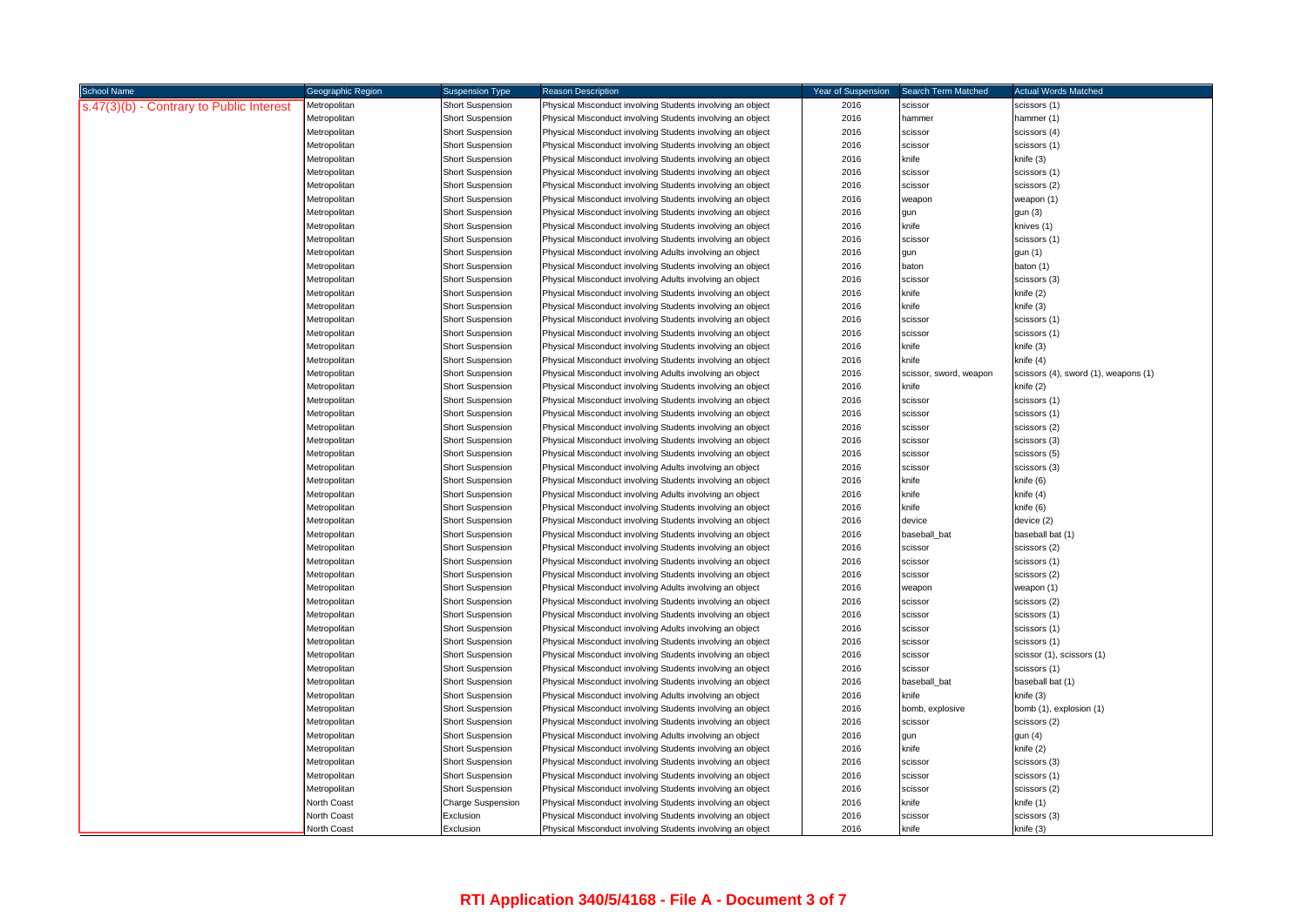| <b>School Name</b><br>Geographic Region                 | <b>Suspension Type</b>  | <b>Reason Description</b>                                  | Year of Suspension | Search Term Matched | <b>Actual Words Matched</b> |
|---------------------------------------------------------|-------------------------|------------------------------------------------------------|--------------------|---------------------|-----------------------------|
| North Coast<br>s.47(3)(b) - Contrary to Public Interest | Exclusion               | Physical Misconduct involving Students involving an object | 2016               | knife               | knife (6)                   |
| North Coast                                             | Exclusion               | Physical Misconduct involving Adults involving an object   | 2016               | baseball bat        | baseball bat (1)            |
| North Coast                                             | Exclusion               | Physical Misconduct involving Students involving an object | 2016               | knife               | knife (4)                   |
| North Coast                                             | Exclusion               | Physical Misconduct involving Adults involving an object   | 2016               | knife               | knife (2)                   |
| North Coast                                             | Exclusion               | Physical Misconduct involving Students involving an object | 2016               | knife               | knife (7)                   |
| North Coast                                             | Exclusion               | Physical Misconduct involving Students involving an object | 2016               | knife               | knife (26)                  |
| North Coast                                             | Exclusion               | Physical Misconduct involving Students involving an object | 2016               | knife               | knife (1)                   |
| North Coast                                             | Exclusion               | Physical Misconduct involving Students involving an object | 2016               | knife               | knife (3), knives (6)       |
| North Coast                                             | Long Suspension         | Physical Misconduct involving Students involving an object | 2016               | knife               | knife (4)                   |
| North Coast                                             | Long Suspension         | Physical Misconduct involving Adults involving an object   | 2016               | knife               | knife (9)                   |
| North Coast                                             | Long Suspension         | Physical Misconduct involving Students involving an object | 2016               | knife               | knife (3)                   |
| North Coast                                             | Long Suspension         | Physical Misconduct involving Students involving an object | 2016               | knife               | knife (7)                   |
| North Coast                                             | Long Suspension         | Physical Misconduct involving Students involving an object | 2016               | weapon              | weapon (1)                  |
| North Coast                                             | Long Suspension         | Physical Misconduct involving Students involving an object | 2016               | knife               | knife (1)                   |
| North Coast                                             | Long Suspension         | Physical Misconduct involving Students involving an object | 2016               | knife               | knife (1)                   |
| North Coast                                             | Long Suspension         | Physical Misconduct involving Students involving an object | 2016               | knife               | knife (3)                   |
| North Coast                                             | Long Suspension         | Physical Misconduct involving Students involving an object | 2016               | scissor             | scissors (5)                |
| North Coast                                             | Long Suspension         | Physical Misconduct involving Adults involving an object   | 2016               | scissor             | scissors (3)                |
| North Coast                                             | <b>Short Suspension</b> | Physical Misconduct involving Students involving an object | 2016               | scissor             | scissors (2)                |
| North Coast                                             | <b>Short Suspension</b> | Physical Misconduct involving Students involving an object | 2016               | scissor             | scissors (1)                |
| North Coast                                             | <b>Short Suspension</b> | Physical Misconduct involving Adults involving an object   | 2016               | scissor             | scissors (3)                |
| North Coast                                             | <b>Short Suspension</b> | Physical Misconduct involving Students involving an object | 2016               | scissor             | scissors (1)                |
| North Coast                                             | <b>Short Suspension</b> | Physical Misconduct involving Adults involving an object   | 2016               | scissor             | scissors (3)                |
| North Coast                                             | <b>Short Suspension</b> | Physical Misconduct involving Adults involving an object   | 2016               | scissor             | scissors (1)                |
| North Coast                                             | <b>Short Suspension</b> | Physical Misconduct involving Students involving an object | 2016               | scissor             | scissors (1)                |
| North Coast                                             | <b>Short Suspension</b> | Physical Misconduct involving Students involving an object | 2016               | baseball_bat        | baseball bat (1)            |
| North Coast                                             | <b>Short Suspension</b> | Physical Misconduct involving Students involving an object | 2016               | scissor             | scissors (1)                |
| North Coast                                             | <b>Short Suspension</b> | Physical Misconduct involving Students involving an object | 2016               | scissor             | scissors (2)                |
| North Coast                                             | <b>Short Suspension</b> | Physical Misconduct involving Students involving an object | 2016               | hammer              | hammer (4)                  |
| North Coast                                             | <b>Short Suspension</b> | Physical Misconduct involving Students involving an object | 2016               | knife               | knife (4)                   |
| North Coast                                             | <b>Short Suspension</b> | Physical Misconduct involving Students involving an object | 2016               | scissor             | scissors (3)                |
| North Coast                                             | <b>Short Suspension</b> | Physical Misconduct involving Students involving an object | 2016               | hammer              | hamer (1), Hammer (1)       |
| North Coast                                             | <b>Short Suspension</b> | Physical Misconduct involving Students involving an object | 2016               | knife               | knife (4)                   |
| North Coast                                             | <b>Short Suspension</b> | Physical Misconduct involving Students involving an object | 2016               | weapon              | weapon (1)                  |
| North Coast                                             | <b>Short Suspension</b> | Physical Misconduct involving Students involving an object | 2016               | scissor             | scissors (3)                |
| North Coast                                             | <b>Short Suspension</b> | Physical Misconduct involving Students involving an object | 2016               | gun, knife          | guns (1), knives (1)        |
| North Coast                                             | <b>Short Suspension</b> | Physical Misconduct involving Students involving an object | 2016               | hammer              | hammers (1)                 |
| North Coast                                             | <b>Short Suspension</b> | Physical Misconduct involving Students involving an object | 2016               | scissor             | scissors (3)                |
| North Coast                                             | <b>Short Suspension</b> | Physical Misconduct involving Students involving an object | 2016               | scissor             | scissors (2)                |
| North Coast                                             | <b>Short Suspension</b> | Physical Misconduct involving Adults involving an object   | 2016               | scissor             | scissors (1)                |
| North Coast                                             | <b>Short Suspension</b> | Physical Misconduct involving Adults involving an object   | 2016               | scissor             | scissors (7)                |
| North Coast                                             | <b>Short Suspension</b> | Physical Misconduct involving Adults involving an object   | 2016               | scissor             | scissors (2)                |
| North Coast                                             | <b>Short Suspension</b> | Physical Misconduct involving Students involving an object | 2016               | scissor             | scissors (3)                |
| North Coast                                             | Short Suspension        | Physical Misconduct involving Students involving an object | 2016               | scissor             | scissors (4)                |
| North Coast                                             | <b>Short Suspension</b> | Physical Misconduct involving Students involving an object | 2016               | scissor             | scissors (1)                |
| North Coast                                             | <b>Short Suspension</b> | Physical Misconduct involving Students involving an object | 2016               | knife               | knife (2)                   |
| North Coast                                             | Short Suspension        | Physical Misconduct involving Students involving an object | 2016               | knife               | knife (6)                   |
| North Coast                                             | <b>Short Suspension</b> | Physical Misconduct involving Students involving an object | 2016               | scissor             | scissors (1)                |
| North Coast                                             | <b>Short Suspension</b> | Physical Misconduct involving Students involving an object | 2016               | scissor             | scissors (1)                |
| North Coast                                             | <b>Short Suspension</b> | Physical Misconduct involving Students involving an object | 2016               | scissor             | scissors (2)                |
| North Coast                                             | <b>Short Suspension</b> | Physical Misconduct involving Students involving an object | 2016               | scissor             | scissors (3)                |
| North Coast                                             | <b>Short Suspension</b> | Physical Misconduct involving Students involving an object | 2016               | scissor             | scissors (2)                |
| North Coast                                             | Short Suspension        | Physical Misconduct involving Students involving an object | 2016               | scissor             | scissors (1)                |
| North Coast                                             | <b>Short Suspension</b> | Physical Misconduct involving Adults involving an object   | 2016               | scissor             | scissors (8)                |
| North Coast                                             | <b>Short Suspension</b> | Physical Misconduct involving Adults involving an object   | 2016               | qun                 | gun (1)                     |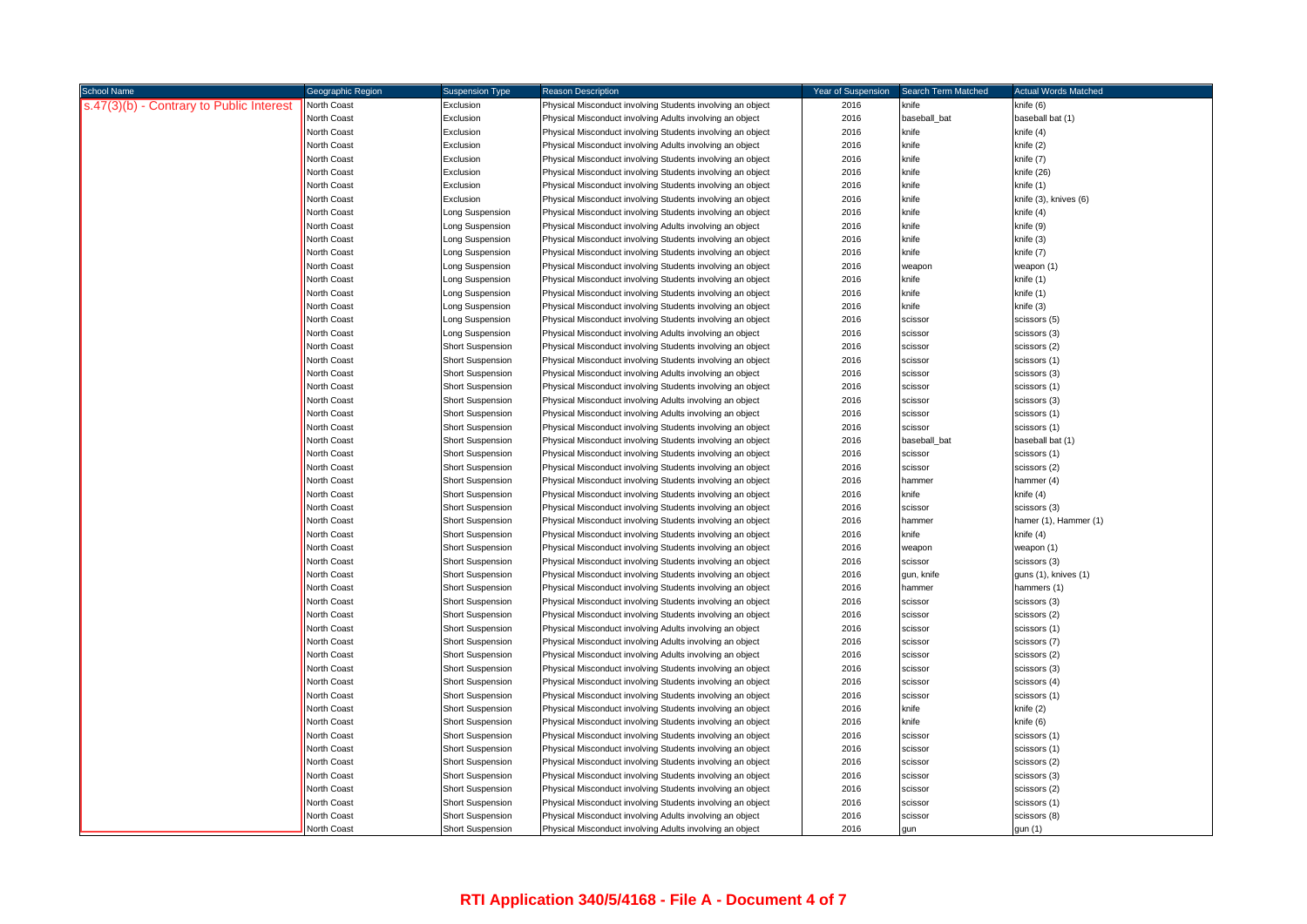| <b>School Name</b>                       | Geographic Region | <b>Suspension Type</b>  | <b>Reason Description</b>                                  | Year of Suspension | Search Term Matched    | <b>Actual Words Matched</b>          |
|------------------------------------------|-------------------|-------------------------|------------------------------------------------------------|--------------------|------------------------|--------------------------------------|
| s.47(3)(b) - Contrary to Public Interest | North Coast       | Short Suspension        | Physical Misconduct involving Students involving an object | 2016               | scissor                | scissors (1)                         |
|                                          | North Coast       | Short Suspension        | Physical Misconduct involving Students involving an object | 2016               | device                 | devices (1)                          |
|                                          | North Coast       | Short Suspension        | Physical Misconduct involving Adults involving an object   | 2016               | knife                  | knife (4)                            |
|                                          | North Coast       | Short Suspension        | Physical Misconduct involving Students involving an object | 2016               | scissor                | scissors (1)                         |
|                                          | North Coast       | Short Suspension        | Physical Misconduct involving Students involving an object | 2016               | scissor                | scissors (3)                         |
|                                          | North Coast       | Short Suspension        | Physical Misconduct involving Adults involving an object   | 2016               | scissor                | scissors (3)                         |
|                                          | North Coast       | Short Suspension        | Physical Misconduct involving Students involving an object | 2016               | knife                  | knife (6)                            |
|                                          | North Coast       | Short Suspension        | Physical Misconduct involving Students involving an object | 2016               | scissor                | scissors (1)                         |
|                                          | North Coast       | Short Suspension        | Physical Misconduct involving Adults involving an object   | 2016               | knife                  | knife (2)                            |
|                                          | North Coast       | <b>Short Suspension</b> | Physical Misconduct involving Students involving an object | 2016               | scissor                | scissors (1)                         |
|                                          | North Coast       | Short Suspension        | Physical Misconduct involving Students involving an object | 2016               | knife                  | knife (2)                            |
|                                          | North Coast       | Short Suspension        | Physical Misconduct involving Students involving an object | 2016               | knife                  | knife (4)                            |
|                                          | North Coast       | <b>Short Suspension</b> | Physical Misconduct involving Students involving an object | 2016               | scissor                | scissors (1)                         |
|                                          | North Coast       | Short Suspension        | Physical Misconduct involving Students involving an object | 2016               | scissor                | scissors (1)                         |
|                                          | North Coast       | <b>Short Suspension</b> | Physical Misconduct involving Students involving an object | 2016               | scissor                | scissors (2)                         |
|                                          | North Coast       | <b>Short Suspension</b> | Physical Misconduct involving Students involving an object | 2016               | knife                  | knife (2)                            |
|                                          | North Coast       | <b>Short Suspension</b> | Physical Misconduct involving Students involving an object | 2016               | scissor                | scissors (5)                         |
|                                          | North Coast       | <b>Short Suspension</b> | Physical Misconduct involving Students involving an object | 2016               | scissor                | scissors (1)                         |
|                                          | North Coast       | <b>Short Suspension</b> | Physical Misconduct involving Adults involving an object   | 2016               | weapon                 | weapon (1)                           |
|                                          | North Coast       | <b>Short Suspension</b> | Physical Misconduct involving Students involving an object | 2016               | scissor                | scissors (1)                         |
|                                          | North Coast       | Short Suspension        | Physical Misconduct involving Students involving an object | 2016               | scissor                | scissors (2)                         |
|                                          | North Coast       | <b>Short Suspension</b> | Physical Misconduct involving Students involving an object | 2016               | device                 | device (1)                           |
|                                          | North Coast       | Short Suspension        | Physical Misconduct involving Students involving an object | 2016               | scissor                | scissors (1)                         |
|                                          | North Coast       | Short Suspension        | Physical Misconduct involving Adults involving an object   | 2016               | scissor                | scissors (7)                         |
|                                          | North Coast       | <b>Short Suspension</b> | Physical Misconduct involving Students involving an object | 2016               | scissor                | scissors (1)                         |
|                                          | North Coast       | Short Suspension        | Physical Misconduct involving Students involving an object | 2016               | scissor                | scirrors (1), scissors (2)           |
|                                          | North Coast       | Short Suspension        | Physical Misconduct involving Students involving an object | 2016               | scissor                | scissors (1)                         |
|                                          | North Coast       | <b>Short Suspension</b> | Physical Misconduct involving Students involving an object | 2016               | scissor                | scissors (1)                         |
|                                          | North Queensland  | Exclusion               | Physical Misconduct involving Students involving an object | 2016               | knife                  | knife (2)                            |
|                                          | North Queensland  | Exclusion               | Physical Misconduct involving Students involving an object | 2016               | knife                  | knife (5)                            |
|                                          | North Queensland  | Exclusion               | Physical Misconduct involving Students involving an object | 2016               | knife                  | knife (4)                            |
|                                          | North Queensland  | Exclusion               | Physical Misconduct involving Students involving an object | 2016               | knife                  | knife (4)                            |
|                                          | North Queensland  | Exclusion               | Physical Misconduct involving Adults involving an object   | 2016               | knife                  | knife (2)                            |
|                                          | North Queensland  | Exclusion               | Physical Misconduct involving Students involving an object | 2016               | knife, scissor, weapon | knife (12), scissors (1), weapon (1) |
|                                          | North Queensland  | Long Suspension         | Physical Misconduct involving Students involving an object | 2016               | knife                  | knife (2)                            |
|                                          | North Queensland  | Long Suspension         | Physical Misconduct involving Students involving an object | 2016               | knife                  | knife (2)                            |
|                                          | North Queensland  | Long Suspension         | Physical Misconduct involving Students involving an object | 2016               | knife                  | knife (1)                            |
|                                          | North Queensland  | Long Suspension         | Physical Misconduct involving Adults involving an object   | 2016               | gun                    | gun (1)                              |
|                                          | North Queensland  | <b>Short Suspension</b> | Physical Misconduct involving Students involving an object | 2016               | scissor                | scissors (2)                         |
|                                          | North Queensland  | <b>Short Suspension</b> | Physical Misconduct involving Students involving an object | 2016               | scissor                | scissors (1)                         |
|                                          | North Queensland  | Short Suspension        | Physical Misconduct involving Students involving an object | 2016               | scissor                | scissors (1)                         |
|                                          | North Queensland  | <b>Short Suspension</b> | Physical Misconduct involving Adults involving an object   | 2016               | scissor                | scissors (1)                         |
|                                          | North Queensland  | <b>Short Suspension</b> | Physical Misconduct involving Students involving an object | 2016               | scissor                | scissors (2)                         |
|                                          | North Queensland  | <b>Short Suspension</b> | Physical Misconduct involving Students involving an object | 2016               | scissor                | scissors (2)                         |
|                                          | North Queensland  | <b>Short Suspension</b> | Physical Misconduct involving Students involving an object | 2016               | knife                  | knife (1)                            |
|                                          | North Queensland  | Short Suspension        | Physical Misconduct involving Adults involving an object   | 2016               | scissor                | scissors (3)                         |
|                                          | North Queensland  | Short Suspension        | Physical Misconduct involving Students involving an object | 2016               | scissor                | scissors (1)                         |
|                                          | North Queensland  | <b>Short Suspension</b> | Physical Misconduct involving Adults involving an object   | 2016               | scissor                | scissors (3)                         |
|                                          | North Queensland  | <b>Short Suspension</b> | Physical Misconduct involving Students involving an object | 2016               | scissor                | scissors (1)                         |
|                                          | North Queensland  | <b>Short Suspension</b> | Physical Misconduct involving Students involving an object | 2016               | gun                    | gun (1)                              |
|                                          | North Queensland  | <b>Short Suspension</b> | Physical Misconduct involving Students involving an object | 2016               | scissor                | scissors (3)                         |
|                                          | North Queensland  | <b>Short Suspension</b> | Physical Misconduct involving Students involving an object | 2016               | scissor                | scissors (2)                         |
|                                          | North Queensland  | <b>Short Suspension</b> | Physical Misconduct involving Students involving an object | 2016               | knife                  | knife (1)                            |
|                                          | North Queensland  | <b>Short Suspension</b> | Physical Misconduct involving Students involving an object | 2016               | weapon                 | weapon (1)                           |
|                                          | North Queensland  | Short Suspension        | Physical Misconduct involving Students involving an object | 2016               | scissor, weapon        | scissors (4), weapon (1)             |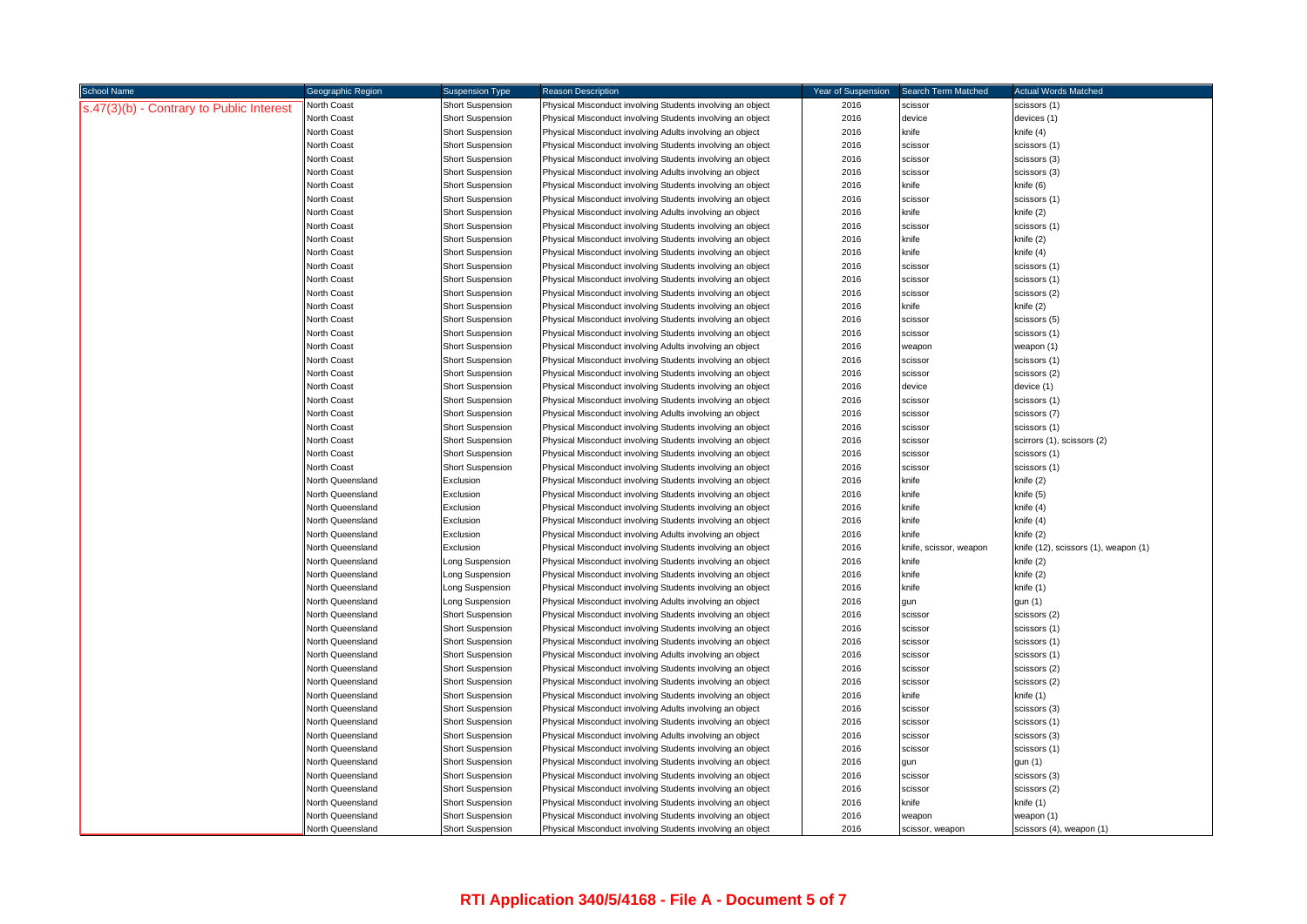| <b>School Name</b>                       | Geographic Region        | <b>Suspension Type</b>                             | Reason Description                                                                                                       | Year of Suspension | Search Term Matched    | <b>Actual Words Matched</b>                 |
|------------------------------------------|--------------------------|----------------------------------------------------|--------------------------------------------------------------------------------------------------------------------------|--------------------|------------------------|---------------------------------------------|
| s.47(3)(b) - Contrary to Public Interest | North Queensland         | <b>Short Suspension</b>                            | Physical Misconduct involving Students involving an object                                                               | 2016               | scissor                | scissors (1)                                |
|                                          | North Queensland         | <b>Short Suspension</b>                            | Physical Misconduct involving Students involving an object                                                               | 2016               | taser                  | taser $(1)$                                 |
|                                          | North Queensland         | <b>Short Suspension</b>                            | Physical Misconduct involving Students involving an object                                                               | 2016               | scissor                | scissors (3)                                |
|                                          | North Queensland         | <b>Short Suspension</b>                            | Physical Misconduct involving Students involving an object                                                               | 2016               | knife                  | knife (1)                                   |
|                                          | South East               | Exclusion                                          | Physical Misconduct involving Students involving an object                                                               | 2016               | knuckle duster, weapon | knuckle duster (1), weapon (1), weapons (1) |
|                                          | South East               | Exclusion                                          | Physical Misconduct involving Students involving an object                                                               | 2016               | knife                  | knife (7)                                   |
|                                          | South East               | Exclusion                                          | Physical Misconduct involving Students involving an object                                                               | 2016               | scissor                | scissors (4)                                |
|                                          | South East               | Exclusion                                          | Physical Misconduct involving Students involving an object                                                               | 2016               | knife                  | knife (1)                                   |
|                                          | South East               | Exclusion                                          | Physical Misconduct involving Students involving an object                                                               | 2016               | knife                  | knife (4)                                   |
|                                          | South East               | Exclusion                                          | Physical Misconduct involving Students involving an object                                                               | 2016               | weapon                 | weapons (1)                                 |
|                                          | South East               | Exclusion                                          | Physical Misconduct involving Students involving an object                                                               | 2016               | scissor                | scissors (2)                                |
|                                          | South East               | Exclusion                                          | Physical Misconduct involving Students involving an object                                                               | 2016               | knife                  | knife (2)                                   |
|                                          | South East               | Exclusion                                          | Physical Misconduct involving Students involving an object                                                               | 2016               | knife                  | knife (2), knives (1)                       |
|                                          | South East               | Exclusion                                          | Physical Misconduct involving Students involving an object                                                               | 2016               | knife                  | knife (4)                                   |
|                                          | South East               | Exclusion                                          | Physical Misconduct involving Adults involving an object                                                                 | 2016               | gun, knife             | gun (1), knife (1)                          |
|                                          | South East               | Exclusion                                          | Physical Misconduct involving Students involving an object                                                               | 2016               | knife                  | knife (6)                                   |
|                                          | South East               | Long Suspension                                    | Physical Misconduct involving Students involving an object                                                               | 2016               | knife                  | knife (1)                                   |
|                                          | South East               | Long Suspension                                    | Physical Misconduct involving Students involving an object                                                               | 2016               | knife                  | knife (2)                                   |
|                                          | South East               | Long Suspension                                    | Physical Misconduct involving Adults involving an object                                                                 | 2016               | knife                  | knife (7)                                   |
|                                          | South East               | Long Suspension                                    | Physical Misconduct involving Students involving an object                                                               | 2016               | scissor                | scissors (2)                                |
|                                          | South East               | Long Suspension                                    | Physical Misconduct involving Students involving an object                                                               | 2016               | knife                  | knife (7)                                   |
|                                          | South East               | Long Suspension                                    | Physical Misconduct involving Students involving an object                                                               | 2016               | scissor                | scissors (5)                                |
|                                          | South East               | Long Suspension                                    | Physical Misconduct involving Students involving an object                                                               | 2016               | scissor                | scissor (1), scissors (3)                   |
|                                          | South East               | Long Suspension                                    | Physical Misconduct involving Students involving an object                                                               | 2016               | knife                  | knife (1)                                   |
|                                          | South East               | Long Suspension                                    | Physical Misconduct involving Adults involving an object                                                                 | 2016               | scissor                | scissors (4)                                |
|                                          | South East               | <b>Short Suspension</b>                            | Physical Misconduct involving Students involving an object                                                               | 2016               | scissor                | scissors (1)                                |
|                                          | South East               | Short Suspension                                   | Physical Misconduct involving Students involving an object                                                               | 2016               | scissor                | scissors (1)                                |
|                                          | South East               | <b>Short Suspension</b>                            | Physical Misconduct involving Students involving an object                                                               | 2016               | knife                  | knife (1)                                   |
|                                          | South East               | <b>Short Suspension</b>                            | Physical Misconduct involving Students involving an object                                                               | 2016               | scissor                | scissors (2)                                |
|                                          | South East               | <b>Short Suspension</b>                            | Physical Misconduct involving Students involving an object                                                               | 2016               | weapon                 | weapon (1)                                  |
|                                          | South East               | <b>Short Suspension</b>                            | Physical Misconduct involving Students involving an object                                                               | 2016               | scissor                | scissors (2)                                |
|                                          | South East               | <b>Short Suspension</b>                            | Physical Misconduct involving Students involving an object                                                               | 2016               | scissor                | scissors (1)                                |
|                                          | South East               | <b>Short Suspension</b>                            | Physical Misconduct involving Students involving an object                                                               | 2016               | knife                  | knife (3), knives (1)                       |
|                                          | South East               | <b>Short Suspension</b>                            | Physical Misconduct involving Students involving an object                                                               | 2016               | scissor                | scissors (1)                                |
|                                          | South East               | <b>Short Suspension</b>                            | Physical Misconduct involving Students involving an object                                                               | 2016               | scissor                | scissors (1)                                |
|                                          | South East               | <b>Short Suspension</b>                            | Physical Misconduct involving Students involving an object                                                               | 2016               | device                 | devise (1)                                  |
|                                          | South East               | <b>Short Suspension</b>                            | Physical Misconduct involving Adults involving an object                                                                 | 2016               | scissor                | scissors (2)                                |
|                                          | South East               | <b>Short Suspension</b>                            | Physical Misconduct involving Students involving an object                                                               | 2016               | scissor                | scissors (1)                                |
|                                          | South East               | Short Suspension                                   | Physical Misconduct involving Students involving an object                                                               | 2016               | scissor                | scissors (2)                                |
|                                          | South East               | <b>Short Suspension</b>                            | Physical Misconduct involving Students involving an object                                                               | 2016               | qun                    | gun (2)                                     |
|                                          | South East               | <b>Short Suspension</b>                            | Physical Misconduct involving Students involving an object                                                               | 2016               | gun                    | guns $(1)$                                  |
|                                          | South East               | <b>Short Suspension</b>                            | Physical Misconduct involving Students involving an object                                                               | 2016               | scissor                | scissors (2)                                |
|                                          | South East               | <b>Short Suspension</b>                            | Physical Misconduct involving Students involving an object                                                               | 2016               | gun                    | gun (1)                                     |
|                                          | South East               | Short Suspension                                   | Physical Misconduct involving Students involving an object                                                               | 2016               | scissor                | scissors (2)                                |
|                                          | South East               | <b>Short Suspension</b>                            | Physical Misconduct involving Adults involving an object                                                                 | 2016               | device                 | device (1)                                  |
|                                          | South East               | <b>Short Suspension</b>                            | Physical Misconduct involving Adults involving an object                                                                 | 2016               | knife                  | knife (4), knives (4)                       |
|                                          | South East               | <b>Short Suspension</b>                            |                                                                                                                          | 2016               | scissor                | scissors (1)                                |
|                                          | South East               | <b>Short Suspension</b>                            | Physical Misconduct involving Students involving an object<br>Physical Misconduct involving Students involving an object | 2016               | scissor                | scissors (3)                                |
|                                          | South East               |                                                    |                                                                                                                          | 2016               | scissor                |                                             |
|                                          | South East               | <b>Short Suspension</b>                            | Physical Misconduct involving Students involving an object                                                               |                    |                        | scissors (3)                                |
|                                          |                          | <b>Short Suspension</b>                            | Physical Misconduct involving Students involving an object                                                               | 2016               | scissor                | scissors (3)                                |
|                                          | South East<br>South East | <b>Short Suspension</b><br><b>Short Suspension</b> | Physical Misconduct involving Students involving an object<br>Physical Misconduct involving Students involving an object | 2016<br>2016       | gun<br>scissor         | gun (6)<br>scissors (2)                     |
|                                          | South East               |                                                    |                                                                                                                          |                    |                        |                                             |
|                                          | South East               | <b>Short Suspension</b><br><b>Short Suspension</b> | Physical Misconduct involving Students involving an object                                                               | 2016<br>2016       | knife, scissor         | knife (1), scissors (2)                     |
|                                          | South East               | Short Suspension                                   | Physical Misconduct involving Students involving an object<br>Physical Misconduct involving Students involving an object | 2016               | qun<br>scissor         | gun (5)<br>scissors (5)                     |
|                                          |                          |                                                    |                                                                                                                          |                    |                        |                                             |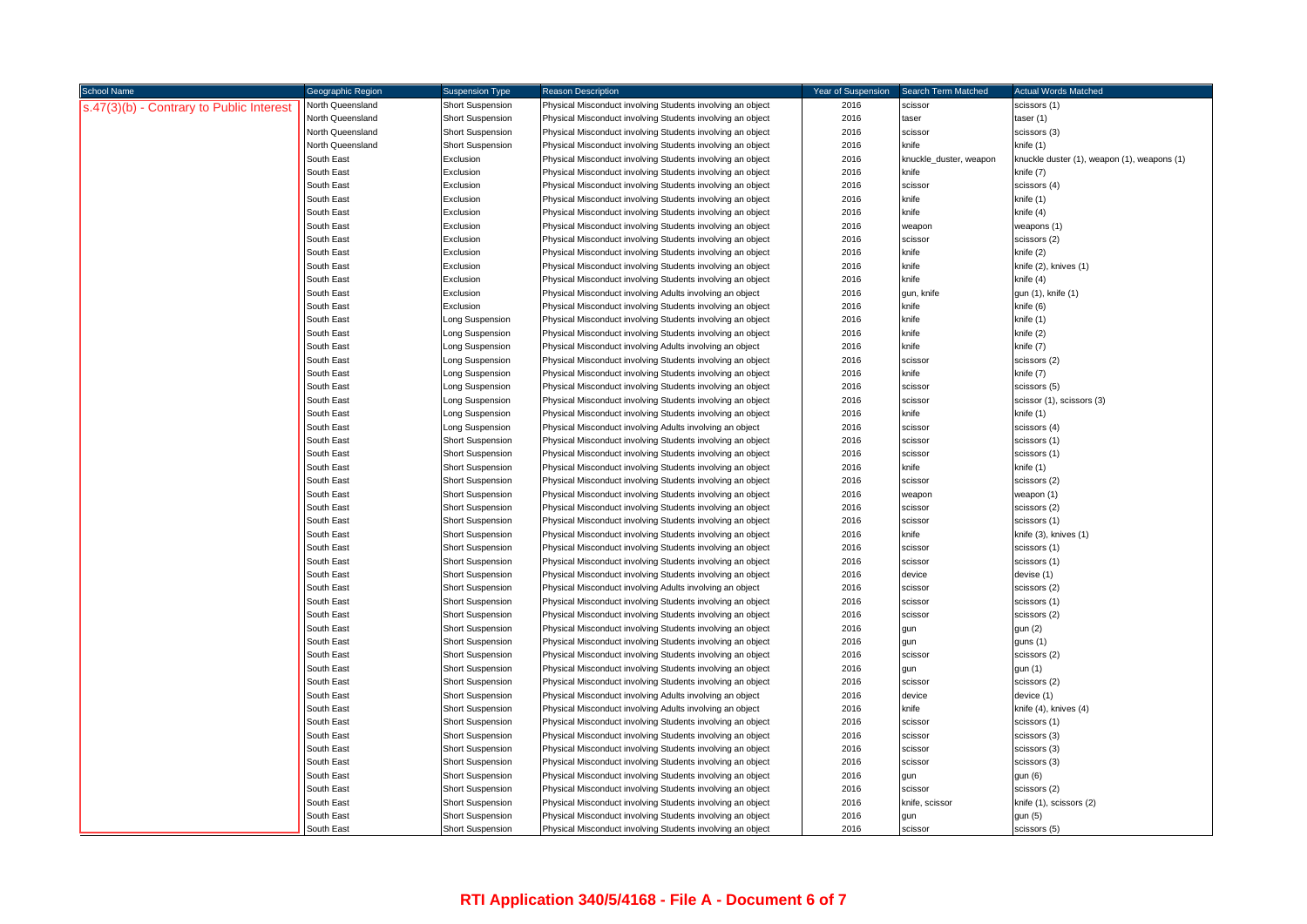| <b>School Name</b>                        | Geographic Region | <b>Suspension Type</b>  | <b>Reason Description</b>                                  | Year of Suspension | Search Term Matched | <b>Actual Words Matched</b> |
|-------------------------------------------|-------------------|-------------------------|------------------------------------------------------------|--------------------|---------------------|-----------------------------|
| (s.47(3)(b) - Contrary to Public Interest | South East        | Short Suspension        | Physical Misconduct involving Adults involving an object   | 2016               | scissor             | scissors (2)                |
|                                           | South East        | <b>Short Suspension</b> | Physical Misconduct involving Students involving an object | 2016               | knife               | knife (3)                   |
|                                           | South East        | Short Suspension        | Physical Misconduct involving Students involving an object | 2016               | scissor             | scissors (1)                |
|                                           | South East        | <b>Short Suspension</b> | Physical Misconduct involving Adults involving an object   | 2016               | knife               | knife (6)                   |
|                                           | South East        | <b>Short Suspension</b> | Physical Misconduct involving Students involving an object | 2016               | scissor             | scissors (3)                |
|                                           | South East        | <b>Short Suspension</b> | Physical Misconduct involving Students involving an object | 2016               | hammer              | hammer (1)                  |
|                                           | South East        | <b>Short Suspension</b> | Physical Misconduct involving Students involving an object | 2016               | scissor             | scissors (1)                |
|                                           | South East        | <b>Short Suspension</b> | Physical Misconduct involving Students involving an object | 2016               | device              | device (1)                  |
|                                           | South East        | <b>Short Suspension</b> | Physical Misconduct involving Students involving an object | 2016               | scissor             | scissors (4)                |
|                                           | South East        | Short Suspension        | Physical Misconduct involving Students involving an object | 2016               | weapon              | weapons (1)                 |
|                                           | South East        | Short Suspension        | Physical Misconduct involving Students involving an object | 2016               | knife               | knife (8)                   |
|                                           | South East        | <b>Short Suspension</b> | Physical Misconduct involving Adults involving an object   | 2016               | scissor             | scissors (1)                |
|                                           | South East        | <b>Short Suspension</b> | Physical Misconduct involving Students involving an object | 2016               | knife               | knife (8)                   |
|                                           | South East        | <b>Short Suspension</b> | Physical Misconduct involving Students involving an object | 2016               | knife               | knife (8)                   |
|                                           | South East        | <b>Short Suspension</b> | Physical Misconduct involving Students involving an object | 2016               | knife               | knife (8)                   |
|                                           | South East        | Short Suspension        | Physical Misconduct involving Students involving an object | 2016               | knife               | knife (8)                   |
|                                           | South East        | <b>Short Suspension</b> | Physical Misconduct involving Students involving an object | 2016               | knife               | knife (8)                   |
|                                           | South East        | <b>Short Suspension</b> | Physical Misconduct involving Students involving an object | 2016               | scissor             | scissors (2)                |
|                                           | South East        | <b>Short Suspension</b> | Physical Misconduct involving Students involving an object | 2016               | knife               | knife (2)                   |
|                                           | South East        | <b>Short Suspension</b> | Physical Misconduct involving Students involving an object | 2016               | scissor             | scissors (2)                |
|                                           | South East        | <b>Short Suspension</b> | Physical Misconduct involving Students involving an object | 2016               | scissor             | scissors (2)                |
|                                           | South East        | <b>Short Suspension</b> | Physical Misconduct involving Adults involving an object   | 2016               | knife               | knife (2), knives (4)       |
|                                           | South East        | Short Suspension        | Physical Misconduct involving Students involving an object | 2016               | baseball bat        | baseball bat (2)            |
|                                           | South East        | <b>Short Suspension</b> | Physical Misconduct involving Students involving an object | 2016               | knife               | knife (5)                   |
|                                           | South East        | Short Suspension        | Physical Misconduct involving Students involving an object | 2016               | scissor             | scissors (5)                |
|                                           | South East        | <b>Short Suspension</b> | Physical Misconduct involving Students involving an object | 2016               | scissor             | scissors (2)                |
|                                           | South East        | <b>Short Suspension</b> | Physical Misconduct involving Adults involving an object   | 2016               | scissor             | scissors (4)                |
|                                           | South East        | Short Suspension        | Physical Misconduct involving Students involving an object | 2016               | scissor             | scissors (2)                |
|                                           | South East        | <b>Short Suspension</b> | Physical Misconduct involving Adults involving an object   | 2016               | scissor             | scissors (1)                |
|                                           | South East        | Short Suspension        | Physical Misconduct involving Students involving an object | 2016               | scissor             | scissors (2)                |
|                                           | South East        | Short Suspension        | Physical Misconduct involving Students involving an object | 2016               | knife               | knife (5)                   |
|                                           | South East        | <b>Short Suspension</b> | Physical Misconduct involving Students involving an object | 2016               | scissor             | scissors (1)                |
|                                           | South East        | <b>Short Suspension</b> | Physical Misconduct involving Students involving an object | 2016               | scissor             | scissors (2)                |
|                                           | South East        | <b>Short Suspension</b> | Physical Misconduct involving Students involving an object | 2016               | scissor             | scissors (2)                |
|                                           | South East        | <b>Short Suspension</b> | Physical Misconduct involving Students involving an object | 2016               | knife               | knife (2)                   |
|                                           | South East        | <b>Short Suspension</b> | Physical Misconduct involving Students involving an object | 2016               | scissor             | scissors (2)                |
|                                           | South East        | <b>Short Suspension</b> | Physical Misconduct involving Students involving an object | 2016               | scissor             | scissors (1)                |
|                                           | South East        | <b>Short Suspension</b> | Physical Misconduct involving Adults involving an object   | 2016               | scissor             | scissors (4)                |
|                                           | South East        | <b>Short Suspension</b> | Physical Misconduct involving Students involving an object | 2016               | scissor             | scissors (4)                |
|                                           | South East        | <b>Short Suspension</b> | Physical Misconduct involving Students involving an object | 2016               | scissor             | scissors (1)                |
|                                           | South East        | <b>Short Suspension</b> | Physical Misconduct involving Students involving an object | 2016               | device              | device (1)                  |
|                                           | South East        | <b>Short Suspension</b> | Physical Misconduct involving Students involving an object | 2016               | weapon              | weapon (1)                  |
|                                           | South East        | <b>Short Suspension</b> | Physical Misconduct involving Students involving an object | 2016               | knife               | knife (3)                   |
|                                           | South East        | <b>Short Suspension</b> | Physical Misconduct involving Students involving an object | 2016               | scissor             | scissors (1)                |
|                                           | South East        | <b>Short Suspension</b> | Physical Misconduct involving Students involving an object | 2016               | scissor             | scissors (4)                |
|                                           | South East        | Short Suspension        | Physical Misconduct involving Students involving an object | 2016               | scissor             | scissors (2)                |
|                                           | South East        | <b>Short Suspension</b> | Physical Misconduct involving Adults involving an object   | 2016               | scissor             | scissors (1)                |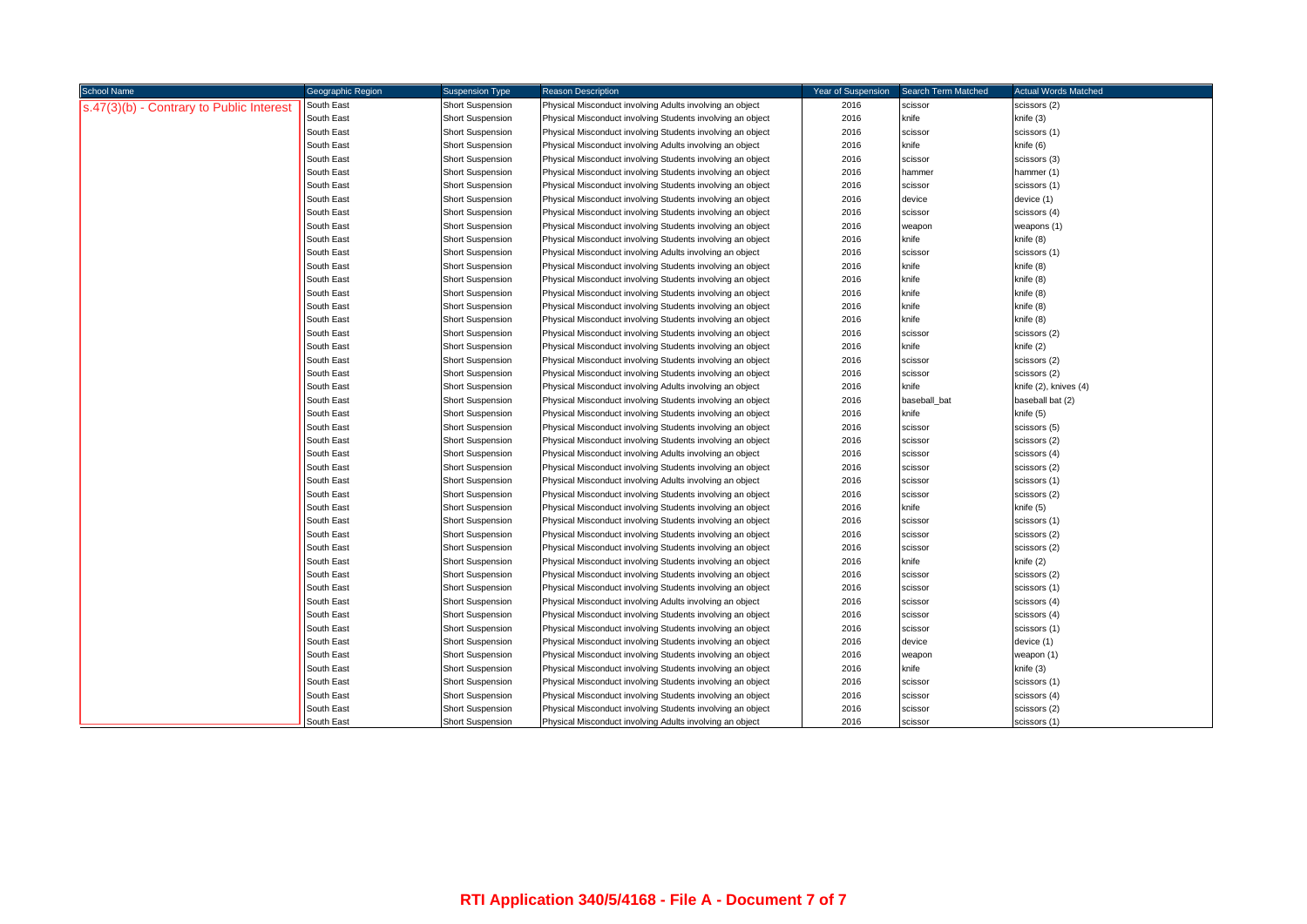## **Question on Notice**

#### **No. 724**

#### **Asked on 24 May 2017**

## **MR R STEVENS** ASKED MINISTER FOR EDUCATION AND MINISTER FOR TOURISM, MAJOR EVENTS AND THE COMMONWEALTH GAMES (HON K JONES)-

#### QUESTION:

Will the Minister advise (a) how many restricted items were found on school grounds in 2015-16 and 2016-17 to date (reported by year and education region), (b) how many in (a) involved weapons (reported by year and education region) and (c) how many in (a) involved drugs (reported by year and education region)?

#### **ANSWER:**

All students have a right to learn, and teachers have a right to teach, in a safe, supportive and disciplined school environment.

That's why we support our principals to maintain high standards of behaviour in Queensland state schools.

All schools have a Responsible Behaviour Plan for Students, developed in consultation with the school community. This includes the school's expectations about behaviour, details strategies to promote appropriate behaviour and outlines the range of disciplinary consequences for inappropriate behaviour. School Responsible Behaviour Plans also document items that are not permitted on school grounds.

Weapons are not permitted at Queensland state schools.

Teachers and principals are best placed to take appropriate disciplinary action - which may  $include$  referral to the Queensland Police Service  $-$  against any student who behaves inappropriately.

The Department of Education and Training does not centrally collect data on restricted items found on school grounds.

School disciplinary absence data is published on the Department's website at www.det.qld.qov.au/publications/reports/statistics/schooling/students.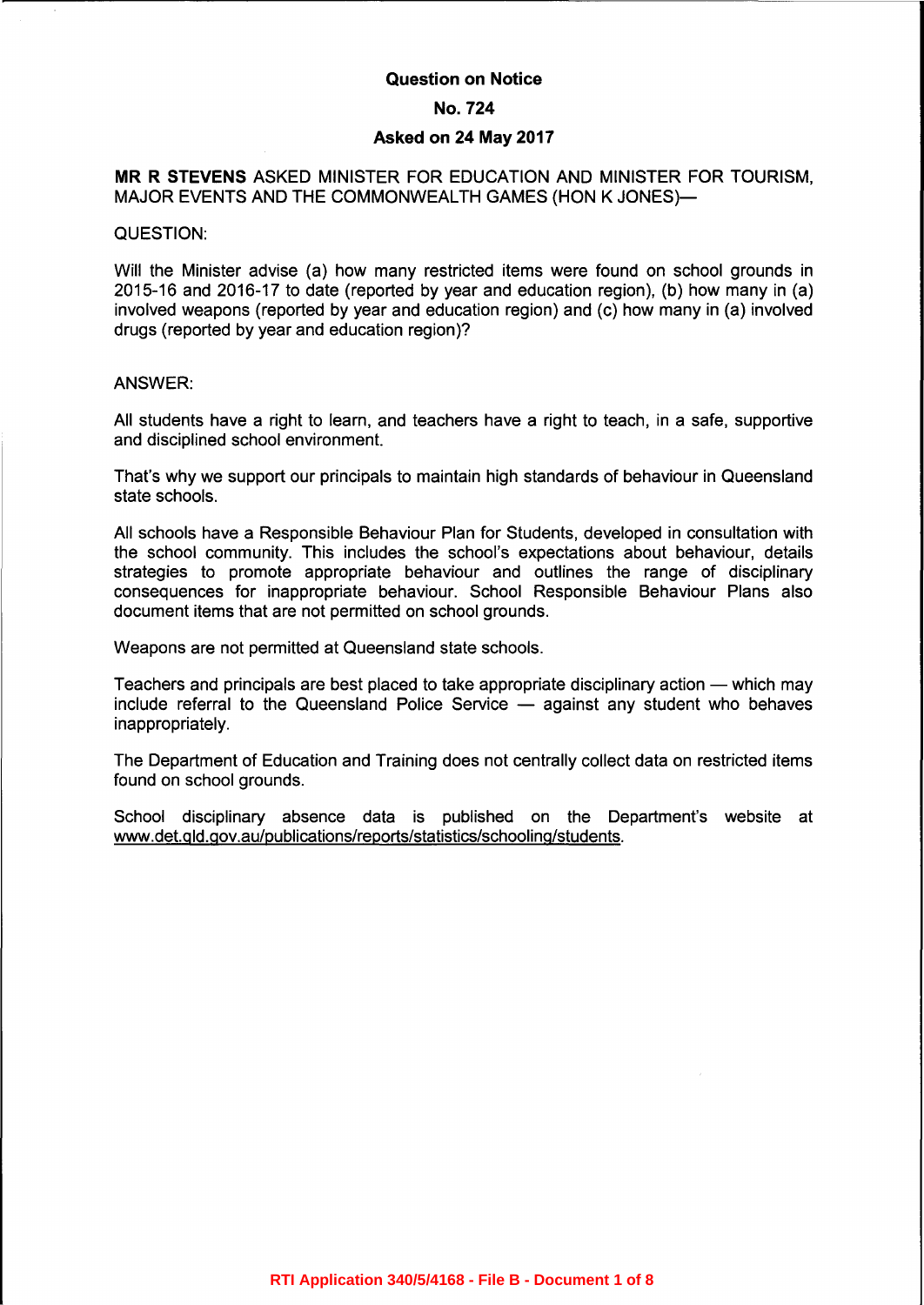# **Question on Notice**

#### **No. 521**

## **Asked on 9 May 2017**

# **MS T DAVIS** ASKED MINISTER FOR EDUCATION AND MINISTER FOR TOURISM, MAJOR EVENTS AND THE COMMONWEALTH GAMES (HON K JONES)-

#### QUESTION:

With reference to student suspensions in 2015-16 and 2016-17 to date-

Will the Minster advise (a) how many suspensions involved a student threatening violence with a weapon, (b) how many students were suspended for actual physical violence against a student and (c) how many students were suspended for actual physical violence against a teacher or staff member?

## **ANSWER:**

All students have a right to learn, and teachers have a right to teach, in a safe, supportive and disciplined school environment.

That's why we support our principals to maintain high standards of behaviour in Queensland state schools.

All schools have a Responsible Behaviour Plan for Students, developed in consulation with the school community. This includes the school's expectations about behaviour, details strategies to promote appropriate behaviour and outlines the range of disciplinary consequences for inappropriate behaviour.

Records of incidents resulting in suspension of a student due to physical misconduct, verbal or non-verbal misconduct is publicly available at www.education.qld.qov.au/schools/ statistics/absences. html.

The Department of Education and Training does not specifically categorise 'actual physical violence' or 'violence with a weapon' but uses a broader range of categories: Physical Misconduct against a student and Physical Misconduct against an adult. Physcial incidents may include serious misconduct and lesser breaches such as pushing or tripping.

Physcial incidents against adults at the school can include teachers, other staff or another adult not employed by a school. Physical incidents can also be reported as involving an object, which may include items brought to school or found in a school environment.

The table below provides numbers for suspensions for reason of physical misconduct:

| <b>Suspensions for reason of Physical Misconduct</b><br>(involving an object and not involving an object) | 2015–16 | 2016-17 |
|-----------------------------------------------------------------------------------------------------------|---------|---------|
| <b>Involving Students</b>                                                                                 | 21,708  | 19.116  |
| <b>Involving Adults</b>                                                                                   | 3808    | 3209    |

Note: data relates to the number of suspensions, not the number of students suspended.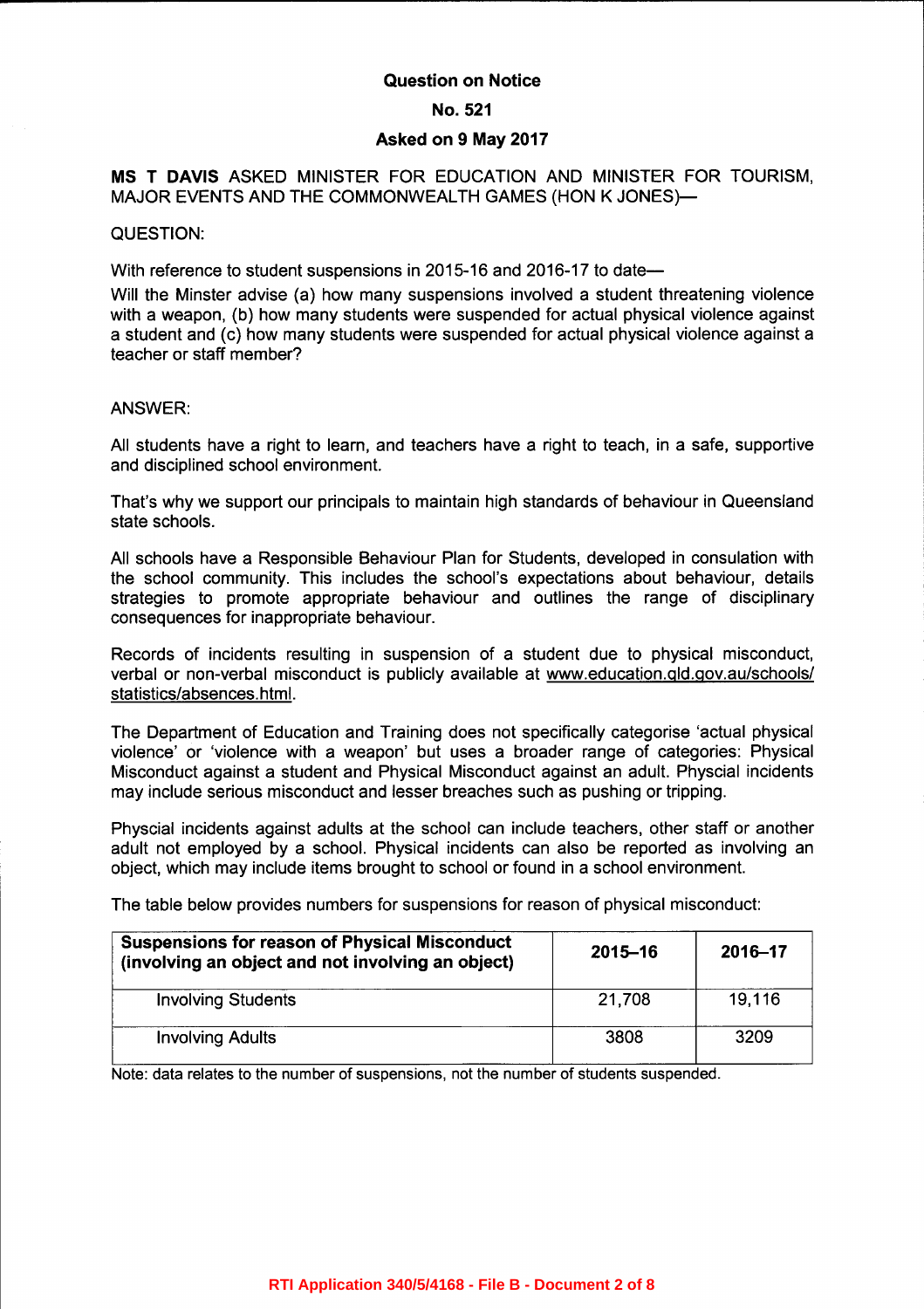Department File Ref: 16/189088

# **Briefing Note**

Senior Policy Advisor Office of the Honourable Kate Jones MP Minister for Education and Minister for Tourism and Major Events

# **Action required: with Correspondence**

**Action required by: N/A** 

**Routine - with correspondence** 

## **SUBJECT: SCHOOL COMMUNITY MEMBER WEARING A KIRPAN (RELIGIOUS KNIFE) WITHIN GROUNDS OF** S.47(3)(b) - Contrary to Public **SCHOOL**

#### **Summary of key objectives**

• To inform a response to  $|s.47(3)|b\rangle$  - Contrary to Public Interest **Supplem School**, who has raised concerns about the kirpan being worn on the school grounds.

#### **Key issues**

- 1. An adult member of the Sikh religion has been wearing a kirpan onto the grounds of s.47(3)(b) - Contrary t**Gchool when** s.47(3)(b) - Contrary to Public Intereafter school.
- 2. s.47(3)(b) - Contrary to Public Interest
- 3.  $s^{(s.47(3)(b) 1)}$  raised concerns about safety with the Principal.
- 4. **S.47(3)(b) · C**has progressed her concern to the S.47(3)(b) · ContraRegion and the Minister in relation to the safety of children and other community members. She believes the wearing of the kirpan within school grounds to be in breach of s.51(5) of the Weapons Act 1990.
- 5.  $\left| \frac{\text{s.47(3)(b)}{\text{seeks}} \right|$  seeks the following outcome:
	- 1. Legal advice be sought on the interpretation of Weapons Act 1990.
	- 2. In the event that it is permissible, the follow be undertaken:
		- (a) A policy be developed Queensland wide on bringing or use of weapons on school grounds by students or parents and the school community included where and how it is stored;
		- (b) Educate the school community to ensure that all students, parents and staff are aware of the policy for carrying knives on school grounds; and
		- (c) Develop and maintain a register on who is bringing knives onto school grounds including: a background search on the person, the purpose of carrying a knife on school grounds and a description of the knife.
	- 3. In the event that is is not permissible, the following be undertaken:
		- (a) A policy be developed Queensland wide on the bringing or use of weapons in the school by students and the school community;
		- (b) Educate the school community to ensure that all students, parents and staff are aware that carrying and using weapons in schools is inappropriate and unlawful; and
		- (c) Report critical incidences of weapons being brought into the school to the Queensland Police Service (QPS).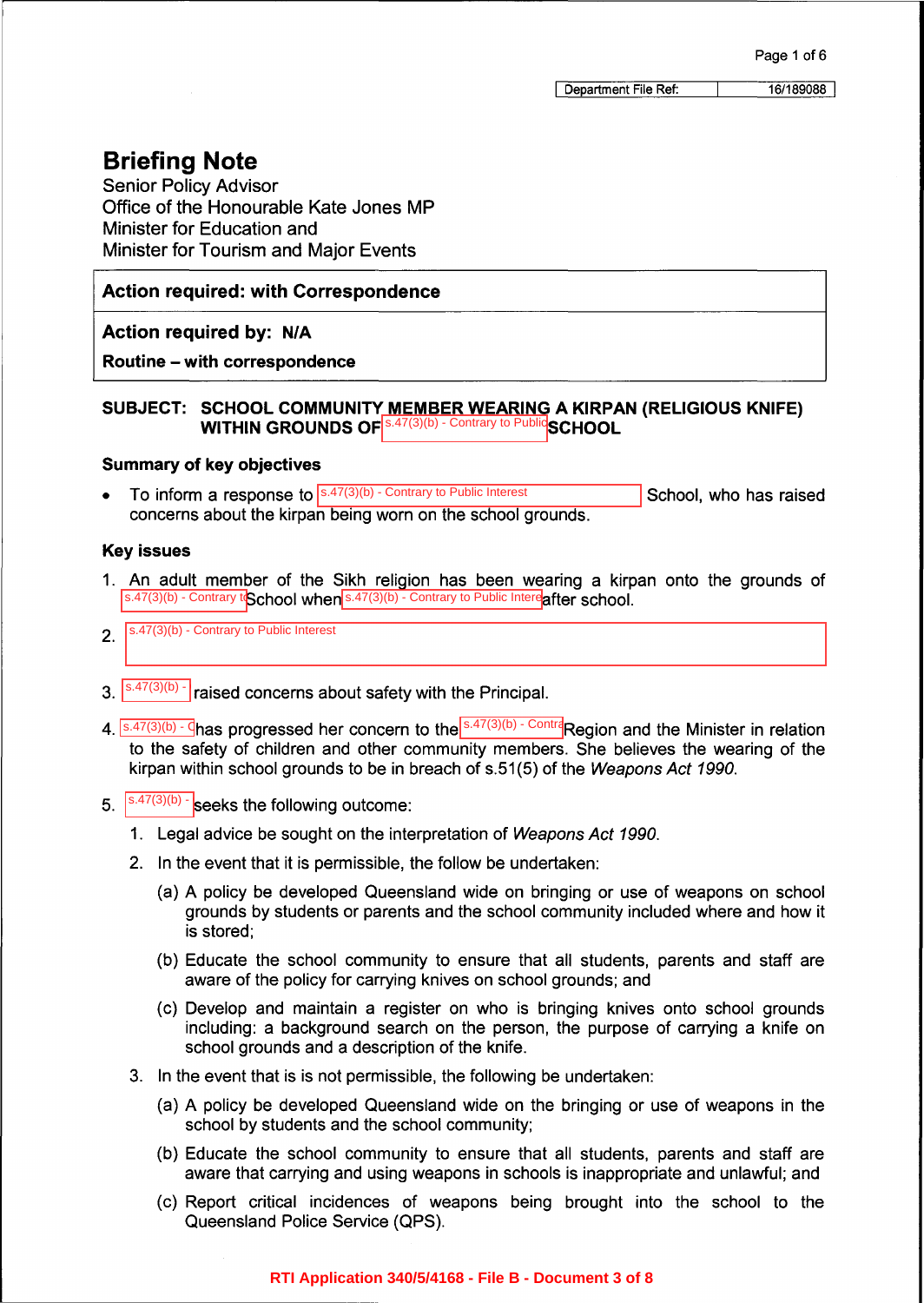#### **Media Implications**

6. The region is not aware of current media attention, however the issue has potential to be of interest in the wider community and therefore may become the subject of media attention.

## **Financial Implications**

7. The region is not aware of any financial implications.

## **Legal Implications**

- 8. The Weapons Act 1990 is administered by the QPS.
- 9. S.51 of the Weapons Act 1990, Possession of a knife in a public place or a school states:

(1) A person must not physically possess a knife in a public place or a school, unless the person has a reasonable excuse.

(4) Also, it is a reasonable excuse for subsection (1 ), to the extent the subsection relates to a public place, to physically possess a knife for genuine religious purposes.

Example-

A Sikh may possess, in a public place, a knife known as a kirpan to comply with the person's religious faith.

(5) However, it is not a reasonable excuse to physically possess a knife in a school for genuine religious purposes.

(6) In deciding what is a reasonable excuse for subsection (1 ), regard may be had, among other things, to whether the way the knife is held in possession, or when and where it is held in possession, would cause a reasonable person concern that he or she, or someone else in the vicinity, may be threatened or harmed.

 $(7)$  In this section-

**knife** includes a thing with a sharpened point or blade that is reasonably capable of-

(a) being held in 1 or both hands; and

(b) being used to wound or threaten to wound anyone when held in 1 or both hands.

**school** means any part of the premises of-

- (a) a State educational institution under the Education (General Provisions) Act 2006;
- 10. Determination of whether the kirpan is defined as a knife under the Weapons Act 1990 lies within the jurisdiction of the QPS.

#### **Aboriginal and Torres Strait Islander Impacts**

11. There are no cultural, social or historical aspects of this issue for Aboriginal or Torres Strait Islander people as the kirpan is worn by members of the Sikh religion. However, the matter has potential to raise some culturally sensitive issues at the school and possibly wider (Sikh) community.

# **Background**

12. On 10 March 2016, s.47(3)(b) Gontacted a teacher of the school about a parent carrying a knife on the school grounds. The Principal contacted *S.47(3)(b)* on 11 March 2016, advising she would seek clarification, however it was the Principal's understanding that it was a kirpan which was of religious significance, has a dull blade, was not considered a weapon and all male Sikhs were required to wear it.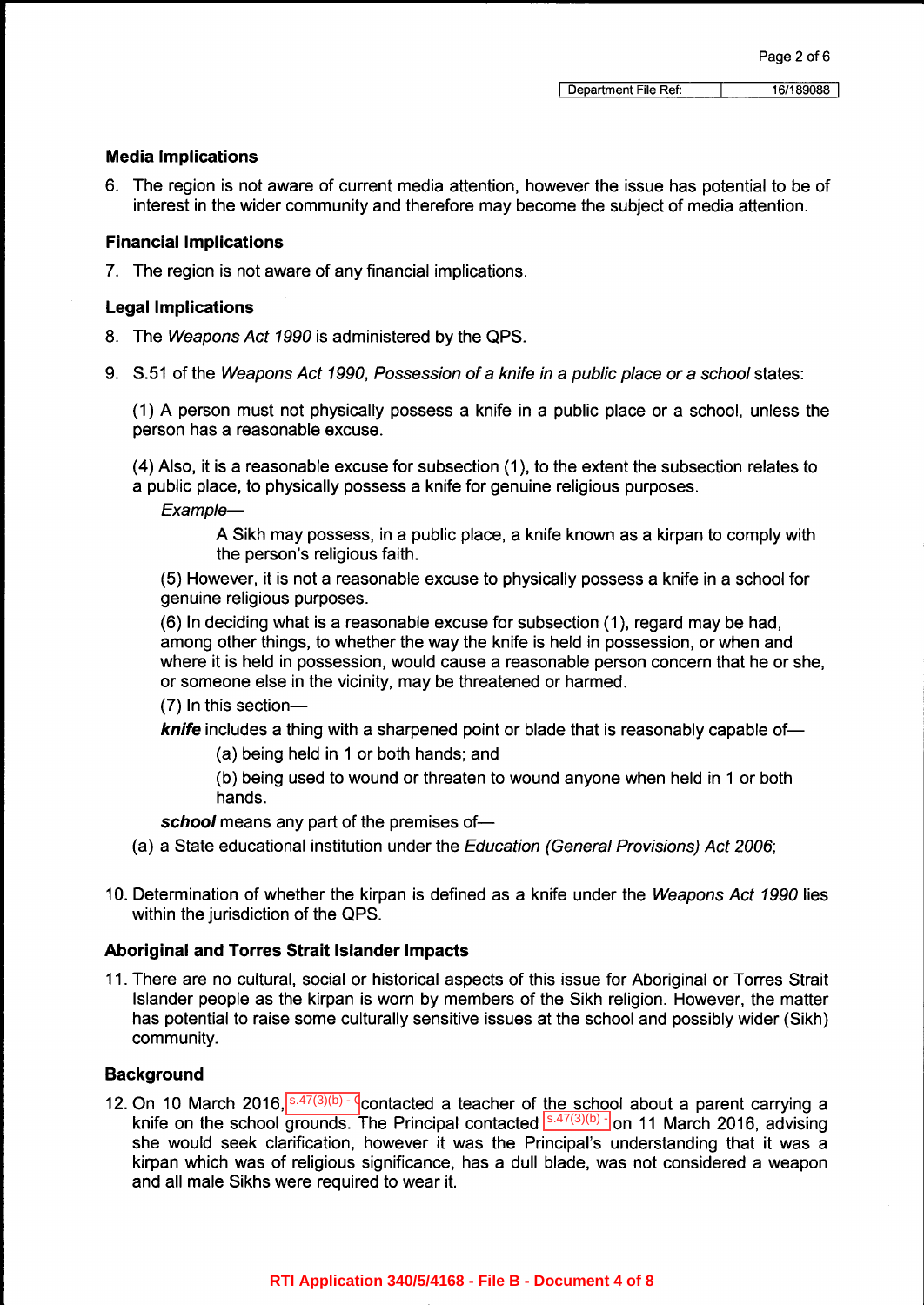Department File Ref: 16/189088

- 13. S.47(3)(b) Contrary to Public Interest **Station the Principal contacted** S.47(3)(b) C **Police Station** to inquire as to whether this was illegal. A Client Services Officer (ex Senior Sgt) and a Senior Sergeant confirmed that it was not against the law for a Sikh male to wear a kirpan in a public place as it is part of their traditional dress as long as it is contained in its skabin. The Principal specifically asked whether this included the wearing of it on school grounds. They confirmed that this was the case. The Principal confirmed this with them twice.
- 14. The Principal spoke to the  $s.47(3)(b)$  Contrary to Public Interest Same She was very supportive and said that if it would help, **s.47(3)(b)** - Co<mark>would make the kirpan less conspicuous so as to not</mark> alarm s.47(3)(b) - Contildren. From this date this s.47(3)(b) - Cont wears a two piece outfit so the kirpan is not conspicuous. The Principal acknowledged the sensitivity of the issue. The discussion was very amicable and positive.
- 15. The Principal telephoned  $s^{(3,47(3)(b) q)}$  who confirmed that the male in question was dressed traditionally and that the kirpan was in a skabin. The Principal informed her of her findings that the wearing of the kirpan on school grounds was not unlawful, however the person concerned would wear it so that it was less conspicuous.  $s^{(s.47(3)(b) - 1)}$  was satisfied by this outcome, particularly as the Principal had consulted with the police.
- 16. After school  $s^{(47(3)(b) 1)}$  expressed that she was still very uncomfortable with the  $s^{(47(3)(b) \text{Conf}}$ wearing the kirpan and requested the Principal to ask him to remove it. The Principal declined as she had been informed by the police that it was not against the law.
- 17. On 16 March 2016, the Principal contacted regional support staff to inform them of her actions to date in relation to the parent's concern.
- 18. On 16 March 2016, S.47(3)(b) · Contailed the S.47(3)(b) · Contra Region regarding her concern in relation to a knife/knives being allowed to be brought onto school grounds. The correspondence was copied to the Minister and the Principal of S.47(3)(b) - Contrary School (Ref: 16/142034).

19. Sch. 3(7)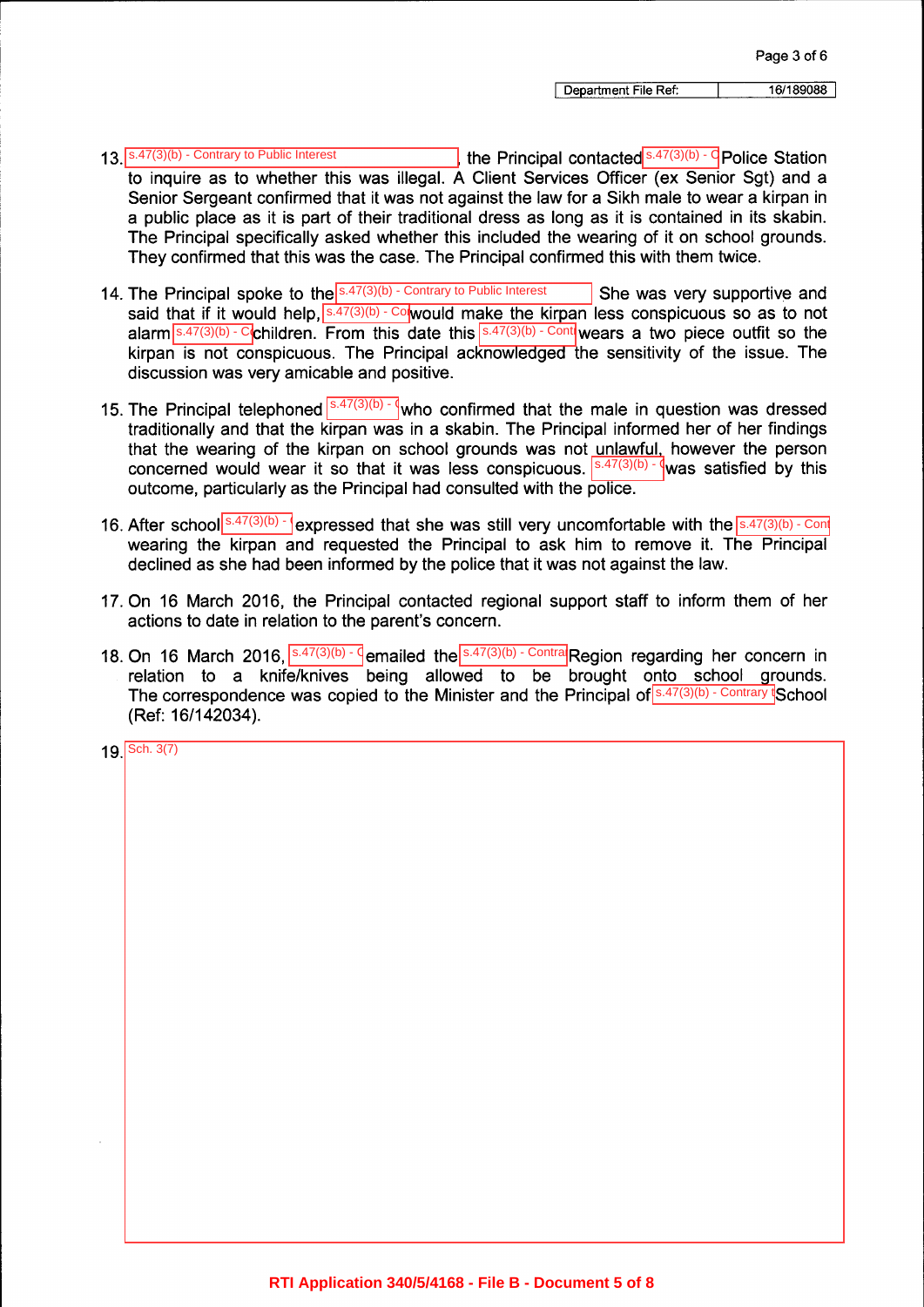| Page 4 of 6 |  |  |  |  |
|-------------|--|--|--|--|
|-------------|--|--|--|--|

Department File Ref: 16/189088

 $\boxed{\mathsf{Sch. 3(7)}}$ 



**RTI Application 340/5/4168 - File B - Document 6 of 8**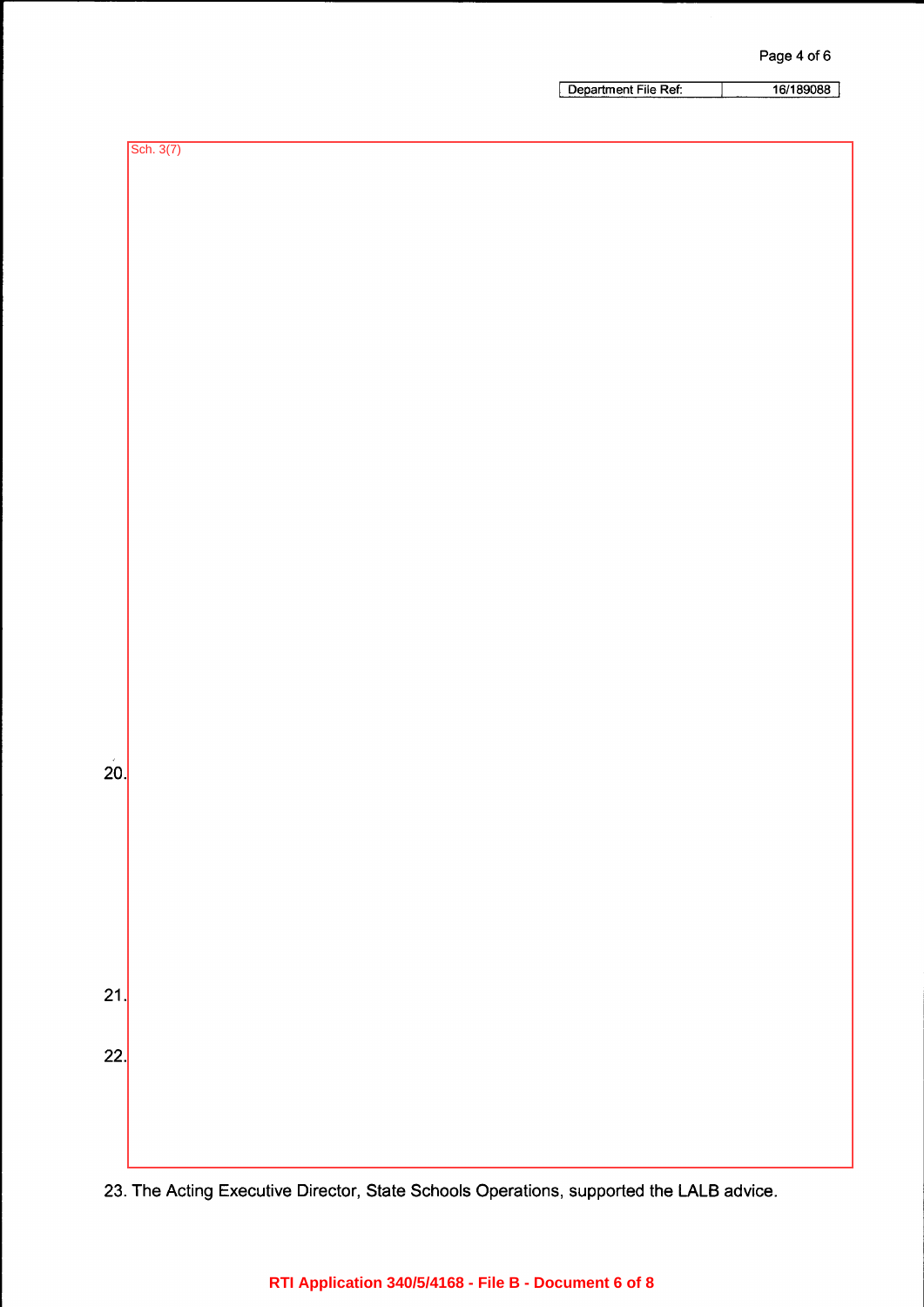- 24. As the original correspondence had been sent to the region and copied to the Principal, the Principal understood that a response to the parent or action would be undertaken by the region.
- 25. The region considers that:
	- o The Principal has already sought advice from **S.47(3)(b)**-C Police, who verbally confirmed that the *s.47(3)(b) - Contr*could continue to wear the kirpan within the school grounds.
	- o The S.47(3)(b) Contragreed to wear the kirpan in such a way as to not be visible or accessible by other persons, in view of the concern expressed by a parent.
	- o Reporting the matter to the local police for investigation of an alleged offence could result in considerable unrest within the Sikh family, the local Sikh community and the school community, as the person involved is the s.47(3)(b) - Control a current student.
	- o The region will liaise with the QPS and a representative of the Sikh community, to work towards a resolution of this matter. Sch. 3(7) Sch. 3(7)
	- o Although the school's Responsible Behaviour Plan for Students includes a section on students bringing knives onto the school grounds, the wider implications in relation to bringing a kirpan onto the school grounds by a student or adult should be referred to the policy section of the department for further consideration of any amendment to departmental policy or procedure.

#### **Right to information**

26. I am of the view that the contents or attachments contained in this brief **are not suitable** for publication as the matter may have cultural sensitivity for members of the Sikh religion.